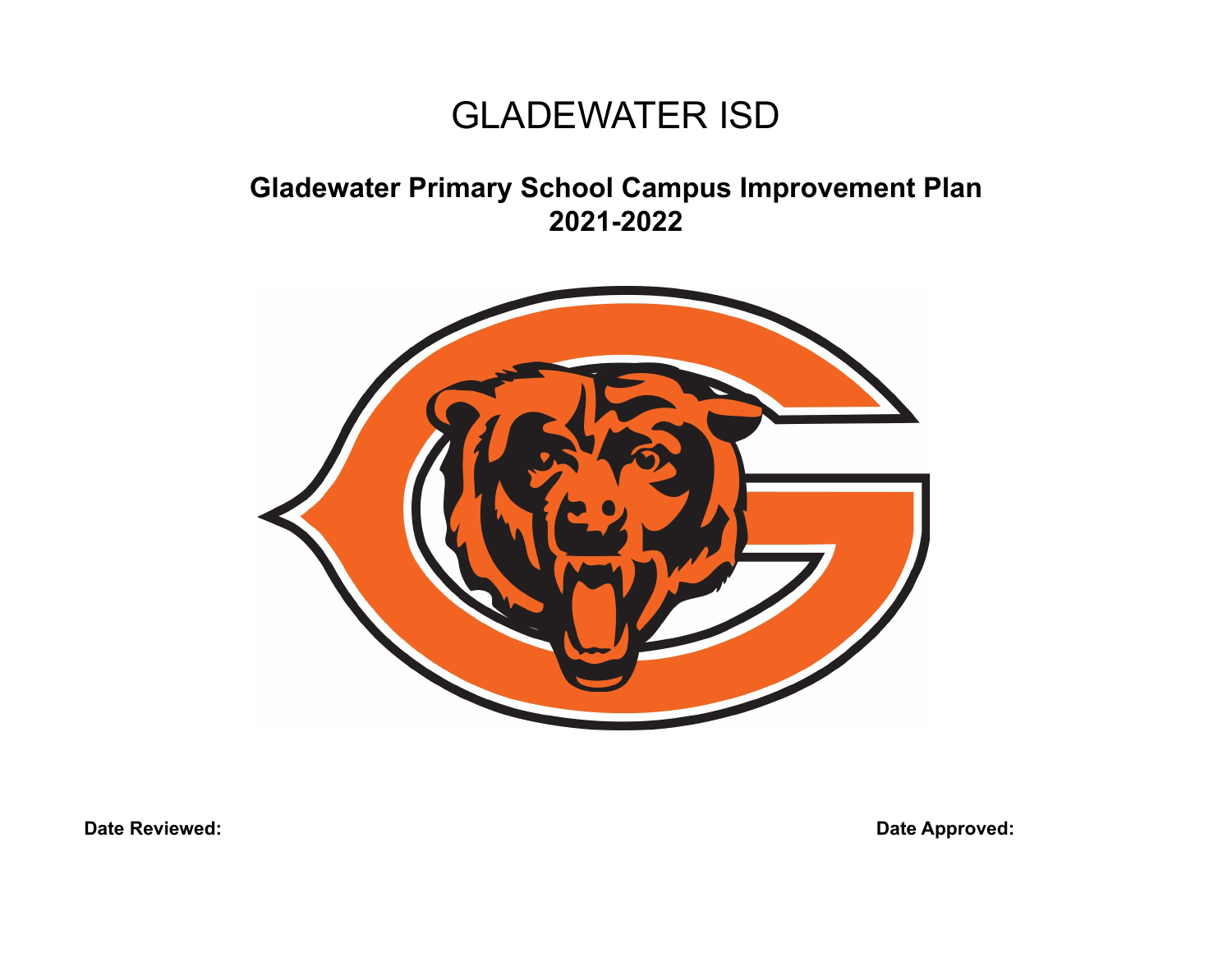*Gladewater Primary School is a unified, energetic team that is continuously learning and striving to inspire all students to be confident in achieving goals, to be independent, and empowered socially, emotionally, and academically.*

*We value enthusiasm, positivity, relationships, growth, and high expectations*

*~Written by GPS 2021*

### **Core Values**

*Character - Commitment - Compassion - Growth - Integrity - Leadership Pride - Respect - Responsibility - Safety - Teamwork*

Nondiscrimination Notice GLADEWATER ISD does not discriminate on the basis of race, color, national origin, sex, or disability in providing education services, activities, and programs, including vocational programs, in accordance with Title VI of the Civil Rights Act of 1964, as amended; Title IX of the Educational Amendments of 1972; and section 504 of the rehabilitation Act of 1973; as amended.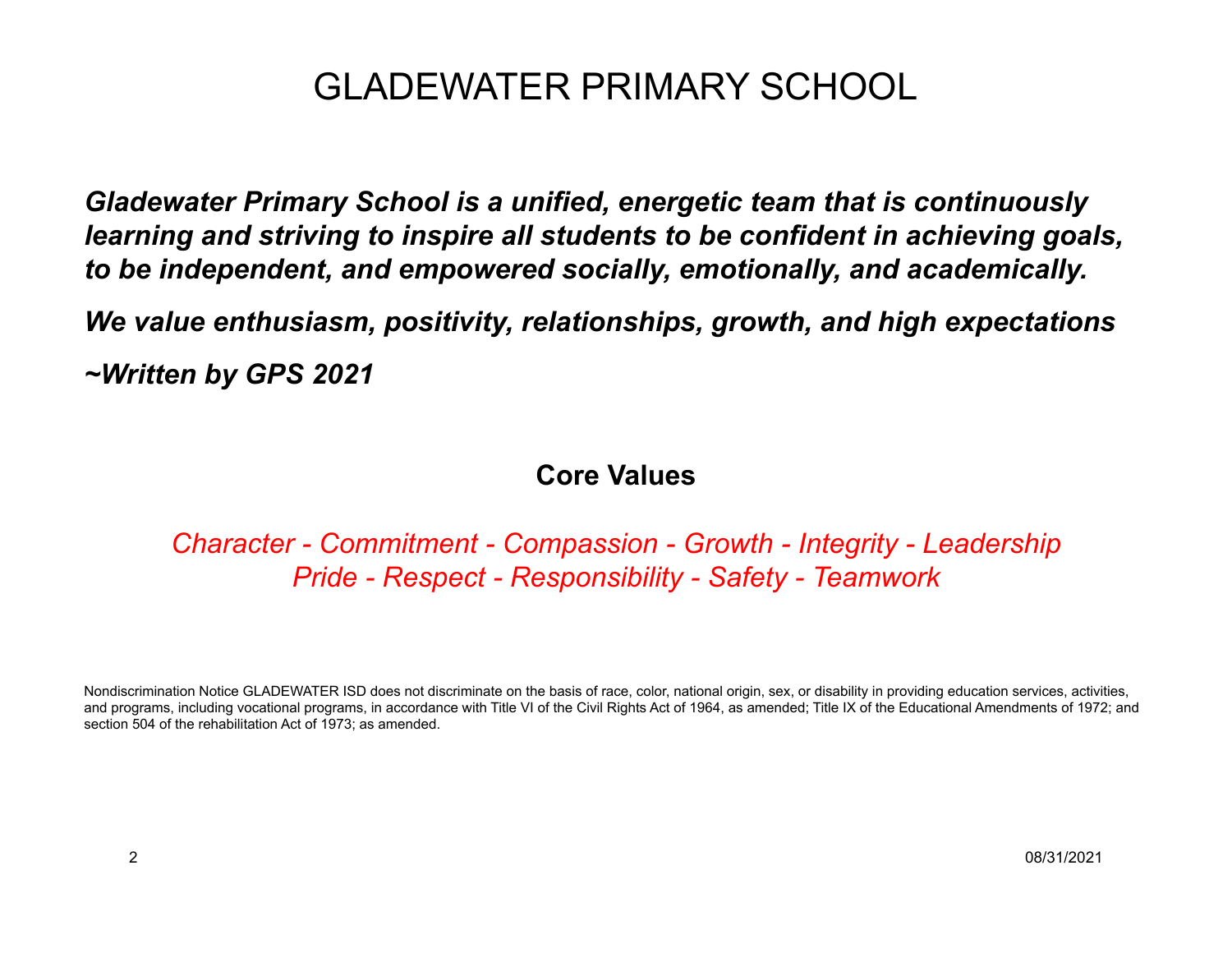### **Strategic Priorities - Title I Schoolwide Program**

- **Priority 1:** Recruit, support, and retain quality teachers and principals.
- **Priority 2:** Build a foundation of reading and math.
- **Priority 3:** Connect high school to career and college.
- **Priority 4:** Improve low-performing schools.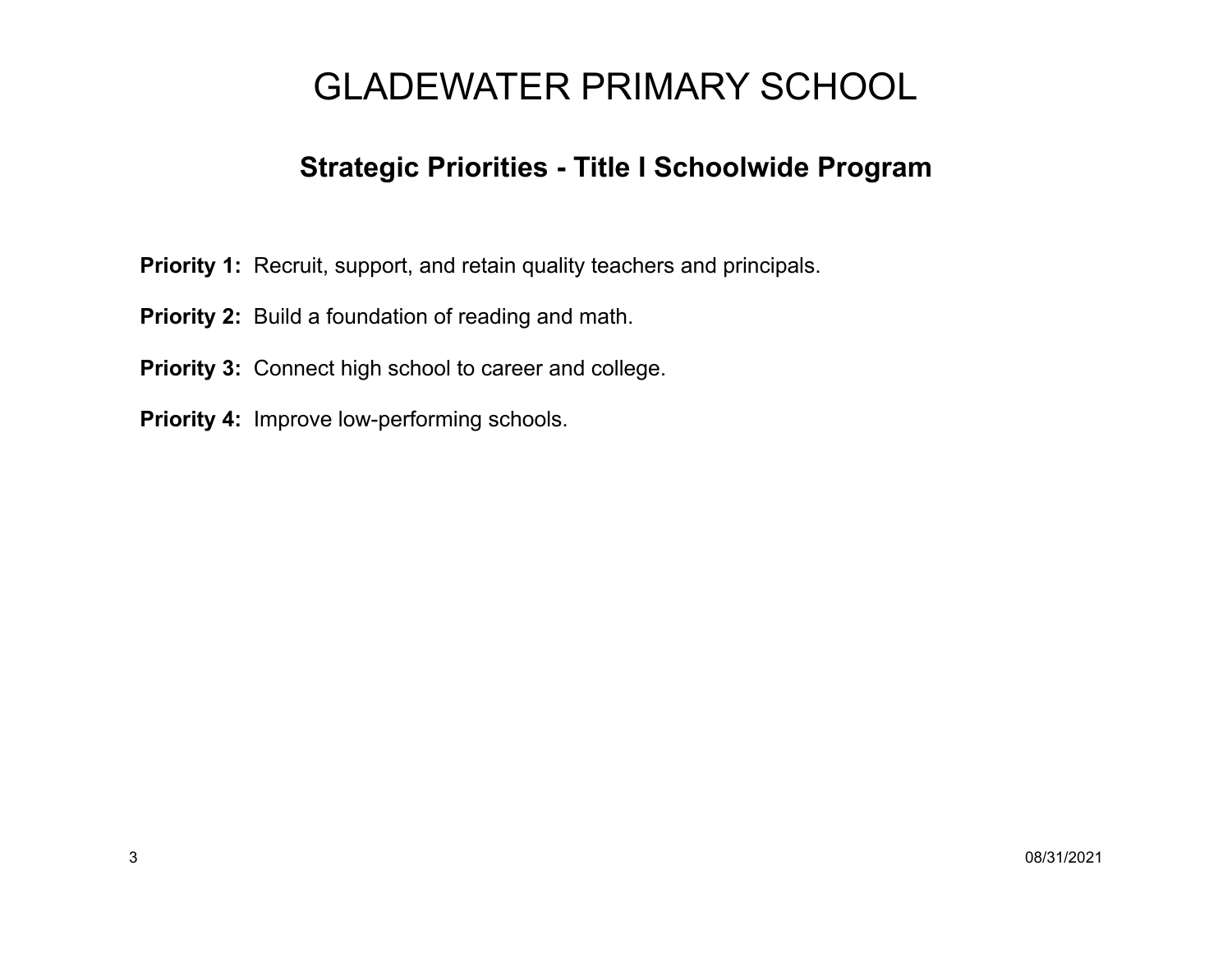## **Gladewater Primary School Campus Improvement Committee (CIC)**

| <b>Name</b>             | <b>Position</b>                 |
|-------------------------|---------------------------------|
| Kerry Hradecky          | Principal/Facilitator           |
| <b>Stuart Sutton</b>    | Counselor                       |
| Tanika (Judy) Robertson | Parent                          |
| Meghann Louvier         | Parent                          |
| James Goodrum           | <b>Business Leader</b>          |
| <b>Todd Clifton</b>     | <b>Business Leader</b>          |
| Doyle Dougan            | <b>Community Representative</b> |
| Mike Hines              | <b>Community Representative</b> |
| Samantha King           | Non-Teaching Professional       |
| <b>Courtney Sisson</b>  | Non - Teaching Professional     |
| <b>Rita Cooper</b>      | <b>Teaching Professional</b>    |
| Amanda Moore            | <b>Teaching Professional</b>    |
| Kristen Foley           | <b>Teaching Professional</b>    |
| Karla Griffith          | <b>Teaching Professional</b>    |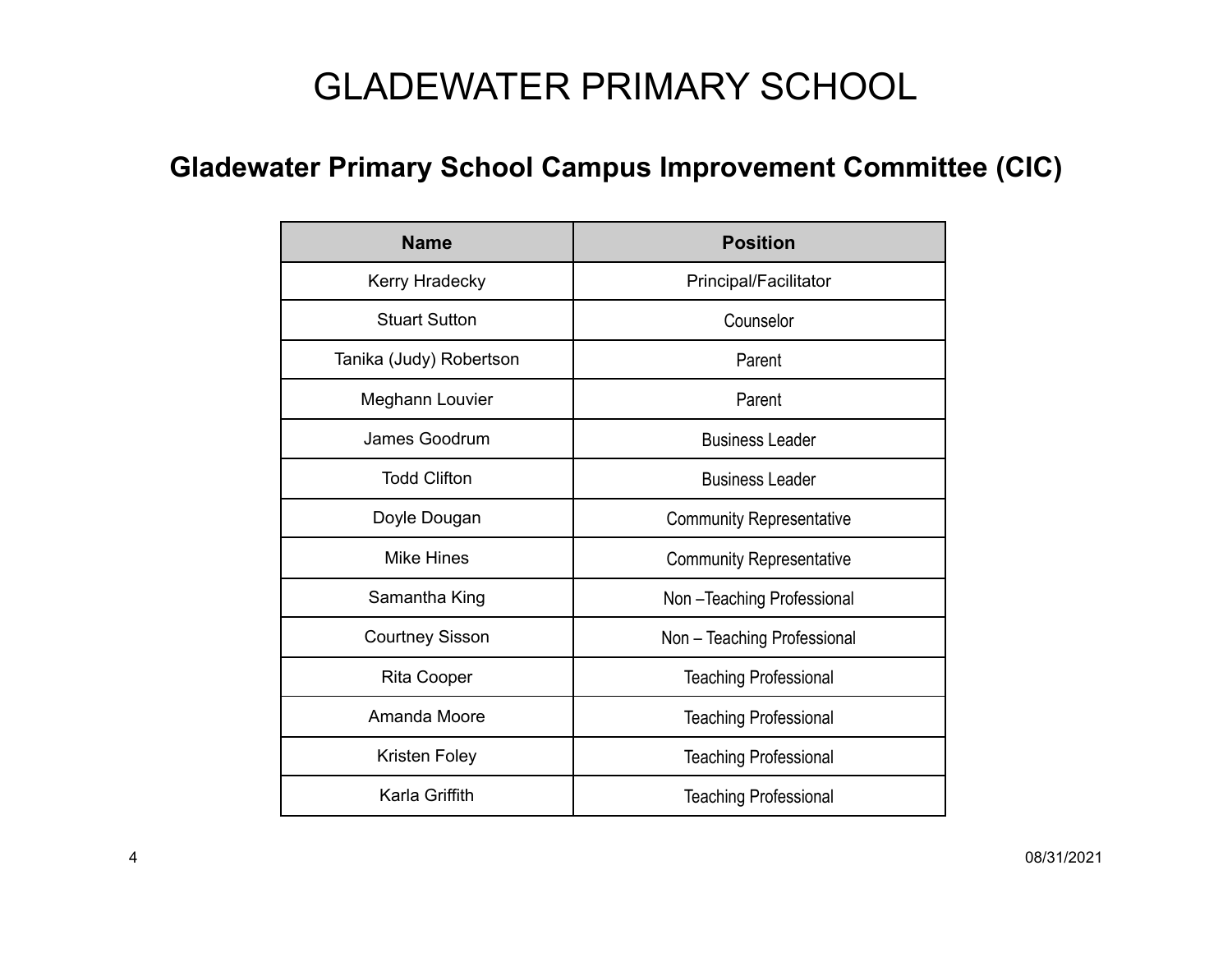### **Comprehensive Needs Assessment**

The following sources provided data for the comprehensive needs assessment. An in-depth review of data led to the development of the goal, objectives, and strategies included in the Campus Improvement Plan.

- Longitudinal TAPR Data
- PBMAS Data
- Longitudinal academic performance data for non-AEIS student groups
- TELPAS, TPRI, STAAR-A, STAAR-Alt, AYP, PBMAS, Program Evaluations
- Stakeholder Surveys
- Discipline Reports
- Formative Assessment Data Core 9 Week Tests
- **Staffing Needs**
- Professional/Paraprofessional Training Needs
- Norm-referenced Tests
- **Promotion/Retention Rates**
- Informal Evaluations
- Focused Data Analysis

Components of a School-wide Program

- 1. Comprehensive Needs Assessment 6. Parental Involvement
- 
- 
- 
- 5. Strategies to Attract Highly Qualified Teachers 10. Coordination of Programs
- 
- 2. Reform Strategies 7. Preschool Transition
- 3. Highly Qualified Teachers **8. Teachers Involved in Assessment Decisions**
- 4. Professional Development 9. Timely Assistance for Students
	-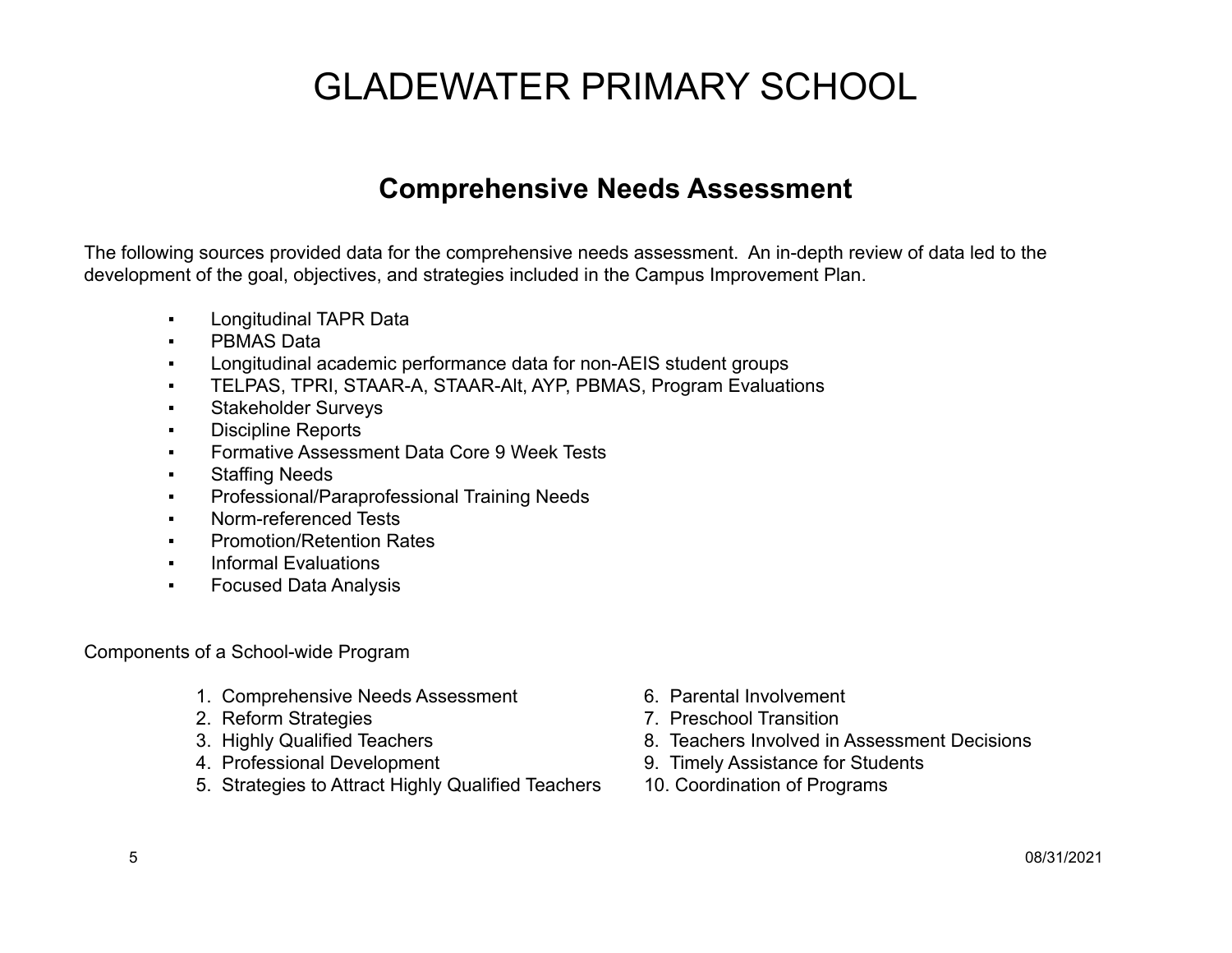### **2021-22 GOALS (Aligned with GISD Vision 2025)**

**Goal 1 - Culture, Safety, and Security:** Gladewater Primary School will ensure the safety and security of our students and employees, and will operate with a set of core values and beliefs.

**Objective 1.** To ensure academic achievement by all students, GPS will maintain a positive school climate.

**Objective 2.** GPS will maintain the priority of safety and security by conducting routine safety meetings, drills, training for staff and students over campus and district protocol, and heeding safety audit recommendations.

**Objective 3.** GPS will ensure that all daily operations are grounded in a core set of values.

**Goal 2 - Teaching, Learning, and Student Success:** All Gladewater Primary School students will achieve measurable academic growth as a result of effective, inspired instruction.

At least 61% of Head Start, Pre-K, and Early Childhood Special Education students will score "on track" in phonemic awareness according to CLI and at least 61% will score "on track" in overall math, according to CLI. At least 50% of Kindergarten students will make one year's reading growth based on Fountas and Pinnell running records and at least 70% will meet individual expected growth in math according to NWEA MAP. At least 65% of First Grade students will make one year's reading growth and at least 70% will meet individual expected growth in math according to NWEA MAP.

**Objective 1.** All students and student groups will progress in reading and math.

**Objective 2.** To ensure academic achievement for all students, the campus will implement a viable, robust and aligned curriculum.

**Objective 3.** To ensure effective curriculum implementation in every classroom.

**Objective 4.** Gladewater Primary School will promote and support the GISD profile of a learner.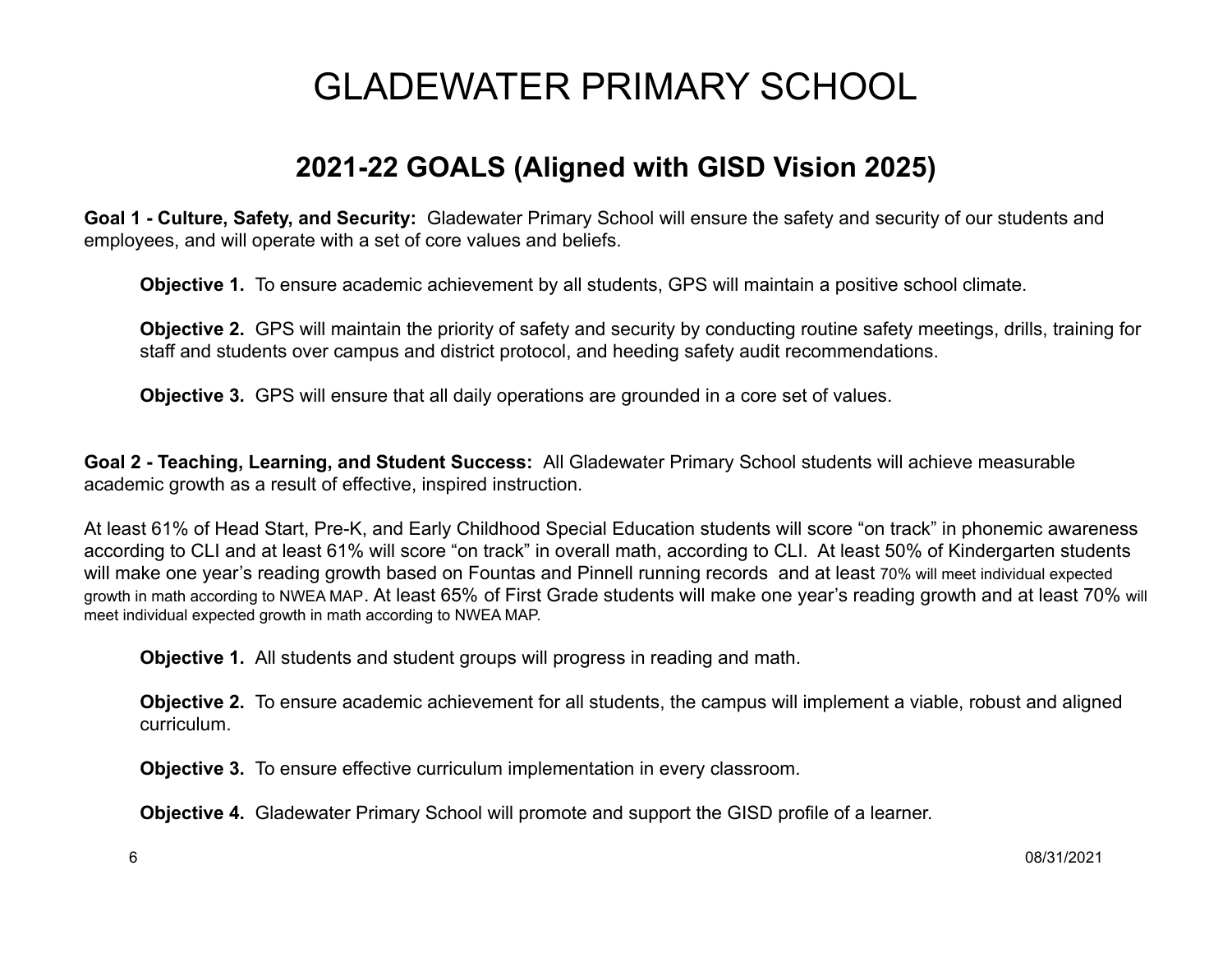**Objective 5.** To ensure academic achievement for all students, GPS will achieve a student attendance rate of 96% or higher

**Objective 6.** Assess and address staff needs for professional development.

**Goal 3 - Human Resources and Operations:** Gladewater Primary School will maintain highly effective systems of human resource management, operations, and facilities management.

**Objective 1.** GPS will promote and support the GISD profile of an educator.

**Objective 2.** Campus operations and facilities will promote equity for all students in an educational environment that optimizes student success.

**Goal 4 - Finance and Technology:** Gladewater Primary School will maintain highly effective systems of managing fiscal and technological resources.

**Objective 1.** GPS will operate in a fiscally sound and transparent manner that optimizes student success.

**Objective 2.** GPS will ensure that students and employees have access to the latest technology to meet campus needs.

**Objective 3.** Students and staff will have skills to utilize technology.

**Goal 5 - Communication and Community Partnerships:** Gladewater Primary School will promote school, parent, and community partnerships and communication fostering increased student success.

**Objective 1.** GPS will promote strong, mutually beneficial relationships with parents and community partners through opportunities for parent and community involvement in school events.

**Objective 2.** GPS will promote strong, mutually beneficial relationships with parents and community partners through effective internal and external communication and opportunities for collaboration among all stakeholders.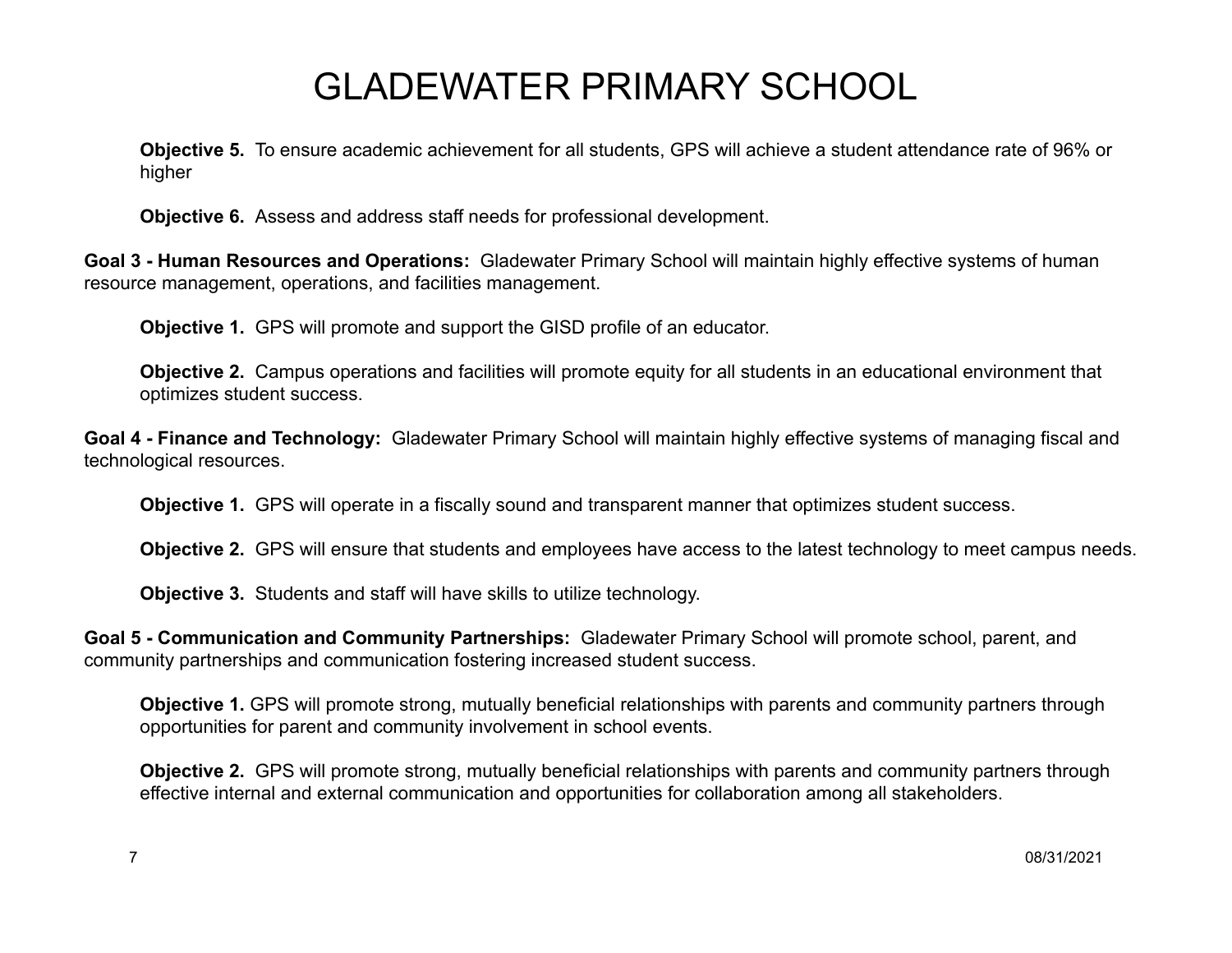**Goal 1 - Culture, Safety, and Security:** Gladewater Primary School will ensure the safety and security of our students and employees, and will operate with a set of core values and beliefs.

| <b>Activity/Strategy</b>                                                                                                                                                                                                                                                                                                                                     | <b>Person(s) Responsible</b>              | <b>Timeline</b>                                                            | <b>Resources</b>                                                                           | <b>Evaluation</b>                                                                                                                                       |
|--------------------------------------------------------------------------------------------------------------------------------------------------------------------------------------------------------------------------------------------------------------------------------------------------------------------------------------------------------------|-------------------------------------------|----------------------------------------------------------------------------|--------------------------------------------------------------------------------------------|---------------------------------------------------------------------------------------------------------------------------------------------------------|
| 1. Promote strong, positive professional<br>relationships among staff members,<br>emphasizing teamwork and mutual<br>support. (Obj 1,2,3)                                                                                                                                                                                                                    | Principal                                 | Fall/Spring/Summer                                                         | (S) Local Funds; (L) Solution<br>Tree training materials;<br><b>Capturing Kids' Hearts</b> | School climate surveys; Staff<br>attrition/turnover reports;                                                                                            |
| 2. Provide recognition for employees for<br>exemplary achievement/performance/<br>behavior to promote a positive, healthy<br>learning and working environment.<br>(Obj 1,2,3)                                                                                                                                                                                | Principal                                 | Fall/Spring                                                                | (S) Local Funds                                                                            | Bear Assets awards; Campus<br>awards/recognitions; grade<br>level awards/recognitions;<br>newsletters                                                   |
| 3. Provide recognition for students for<br>exemplary achievement/performance/<br>behavior to promote a positive, healthy<br>learning environment. (Obj 1,2,3)                                                                                                                                                                                                | Principal; Teachers;<br>Counselor         | Fall/Spring                                                                | (S) Local Funds; (L) District<br>media and social media; (L)<br>Community media            | Student awards/recognitions;<br>student goal sheets; 9 week<br>celebrations                                                                             |
| 4. Provide professional learning for all<br>employees in the areas of suicide<br>prevention, conflict resolution, bully<br>prevention, dating violence, sexual<br>harassment, abuse, and other<br>maltreatment isssues to give employees<br>the tools needed to ensure a positive,<br>healthy learning environment for<br>students. (Title I SW) (Obj 1,2,3) | Principal; Counselor                      | <b>SafeSchools</b><br>calendar;<br>Professional<br>development<br>schedule | (S) Region 7 ESC; (L)<br>SafeSchool training modules                                       | SafeSchool training<br>documentation; Professional<br>development documentation;<br>Classroom observations; Data<br>Walks data; T-TESS<br>documentation |
| 5. Provide age-appropriate student<br>programs/information in the areas of<br>suicide prevention, conflict resolution,<br>bully prevention, dating violence, sexual<br>harassment, abuse, and other issues to<br>give students the tools needed to<br>ensure a positive, healthy school<br>experience. (Title I SW) (Obj 1,2,3)                              | Principal; Counselors;<br><b>Teachers</b> | Fall/Spring/Summer (S) Local Funds                                         |                                                                                            | Attendance reports; Discipline<br>reports; Counselor records;<br><b>Bullying reports</b>                                                                |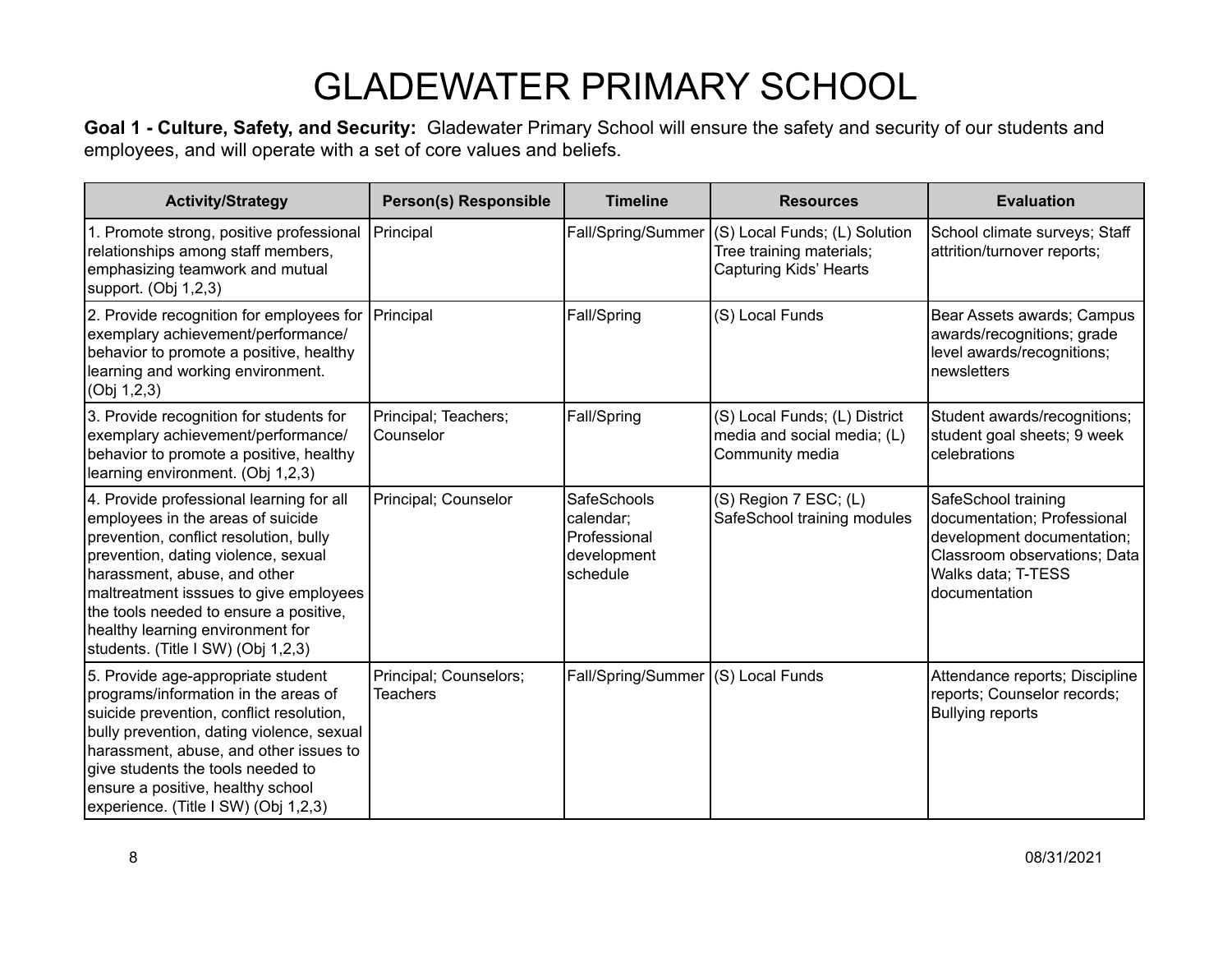**Goal 1 - Culture, Safety, and Security:** Gladewater Primary School will ensure the safety and security of our students and employees, and will operate with a set of core values and beliefs.

| <b>Activity/Strategy</b>                                                                                                                                                                                                                                   | <b>Person(s) Responsible</b>               | <b>Timeline</b>                    | <b>Resources</b>                                                                        | <b>Evaluation</b>                                                                                   |
|------------------------------------------------------------------------------------------------------------------------------------------------------------------------------------------------------------------------------------------------------------|--------------------------------------------|------------------------------------|-----------------------------------------------------------------------------------------|-----------------------------------------------------------------------------------------------------|
| 6. Encourage and motivate students to<br>be involved in extracurricular or<br>co-curricular activities, clubs, groups,<br>teams, or organizations to promote<br>good citizenship, responsibility, and<br>positive self-esteem. (Title I SW)<br>(Obj 1,2,3) | Principals; Counselors;<br><b>Teachers</b> | Fall/Spring/Summer                 | (S) Local Funds; (L) UIL<br>Academic/Athletic/Fine Arts:                                | Extracurricular participation<br>counts                                                             |
| 7. Enforce the Student Code of Conduct   Principal; Teachers<br>and hold all students to behavioral<br>expectations outlined within. (Obj 1,2,3)                                                                                                           |                                            | Fall/Spring                        | (S) Local Funds; (L) PEIMS<br>Reports                                                   | Discpline reports                                                                                   |
| 8. Implement MTSS (Multi-Tiered<br>System of Supports) for students<br>exhibiting behavioral difficulties. (Obj<br>1,2,3)                                                                                                                                  | Principal; Teachers;<br>Counselor          | Fall/Spring                        | (S) Local Funds;                                                                        | Discpline reports                                                                                   |
| 9. Ensure that all staff members are<br>familiar with emergency protocol. (Obj<br> 2)                                                                                                                                                                      | Principal                                  | Fall/Spring/Summer                 | (S) Texas School Safety<br>Center; (S) Local Funds                                      | Staff meeting documentation                                                                         |
| 10. Ensure institution of safety protocol<br>and completion of safety drills. (Obj 2)                                                                                                                                                                      | Principal                                  | Fall/Spring/Summer                 | (S) Texas School Safety<br>Center; (S) Local Funds; (L)<br>Local police and fire depts. | Meeting documentation;<br>Safety drill documentation                                                |
| 11. Continue implementation of a<br>bullying report system for students.<br>(Obj 1,2,3)                                                                                                                                                                    | Principal; Counselor                       | August through May (S) Local Funds |                                                                                         | <b>Bullying reports; Discipline</b><br>reports                                                      |
| 12. Ensure that all employees model the Principal<br>district's core values on a daily basis.<br>(Obj 1,2,3)                                                                                                                                               |                                            | Fall/Spring/Summer (S) Local Funds |                                                                                         | Leadership meeting reports;<br>Employee conference<br>documentation; Staff meeting<br>documentation |
| 13. Promote district and community<br>pride. (Obj 1,2,3)                                                                                                                                                                                                   | Principal                                  | Fall/Spring/Summer                 | (S) Local Funds                                                                         | Mtng reports; ; Public<br>postings; Staff mtngs; Surveys                                            |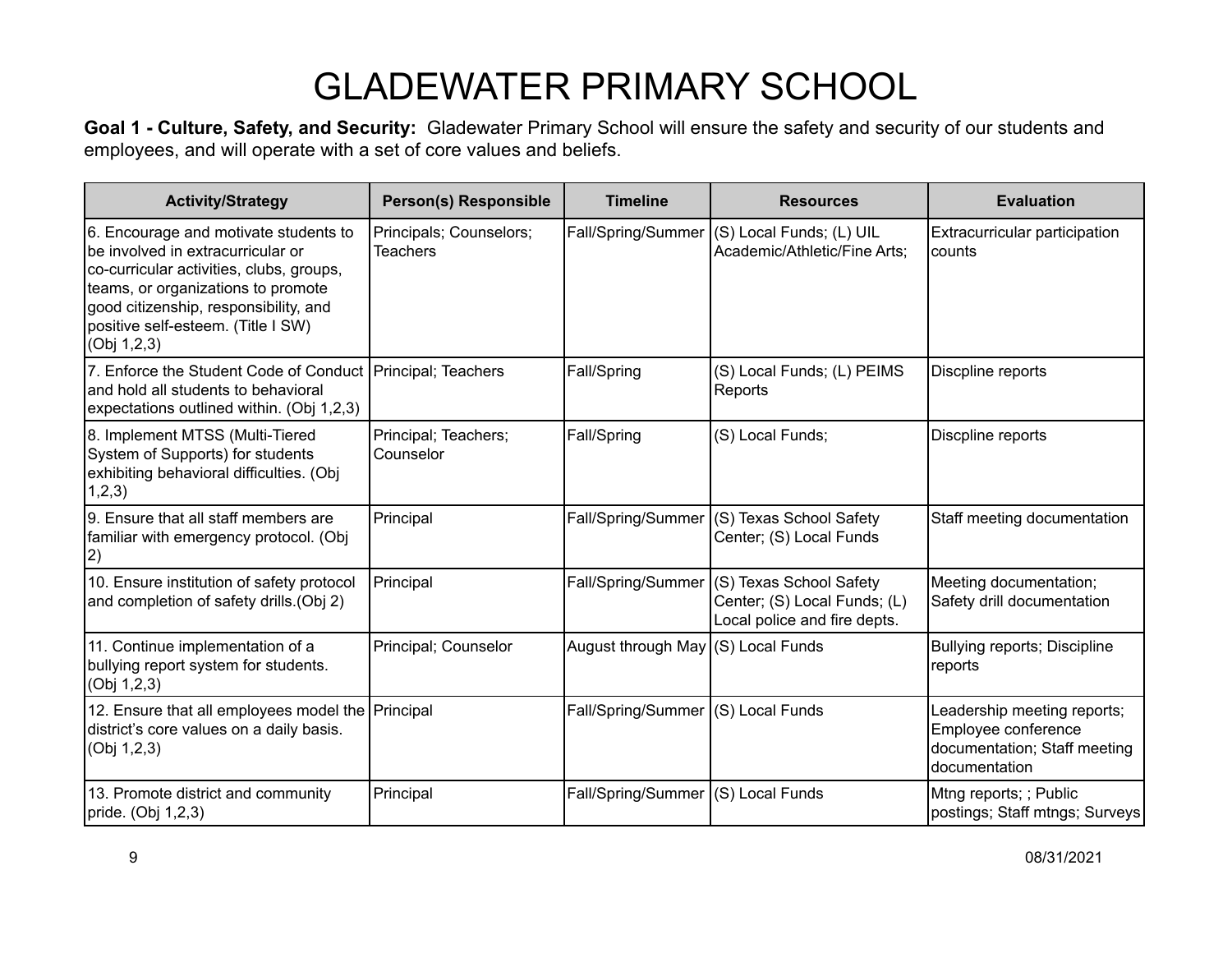**Goal 2 - Teaching, Learning, and Student Success:** All Gladewater Primary School students will achieve measurable academic growth as a result of effective, inspired instruction. At least 61% of Head Start, Pre-K, and Early Childhood Special Education students will score "on track" in phonemic awareness according to CLI and at least 61% will score "on track" in overall math, according to CLI. At least 50% of Kindergarten students will make one year's reading growth based on Fountas and Pinnell running records and at least 70% will meet individual expected growth in math according to NWEA MAP. At least 65% of First Grade students will make one year's reading growth and at least 70% will meet individual expected growth in math according to NWEA MAP.

| <b>Activity/Strategy</b>                                                                                                                                                                                                                                                                                                  | <b>Person(s) Responsible</b> | <b>Timeline</b>                                         | <b>Resources</b>                                                                                                                                           | <b>Evaluation</b>                                                                                                          |
|---------------------------------------------------------------------------------------------------------------------------------------------------------------------------------------------------------------------------------------------------------------------------------------------------------------------------|------------------------------|---------------------------------------------------------|------------------------------------------------------------------------------------------------------------------------------------------------------------|----------------------------------------------------------------------------------------------------------------------------|
| 1. Continue implementation of the TEKS   Principal<br>Resource System to ensure vertical and<br>horizontal curriculum alignment in core<br>subject areas, research-based<br>instructional strategies, and aligned<br>assessment to monitor student<br>progress. (Title I SW) (Obj 1,2,4)                                  |                              | August through May                                      | (F,S) TEKS Resource<br>System; (F,S) TExGUIDEs;<br>(S) Local Funds                                                                                         | Year at a Glance documents:<br>Lesson plans; Common<br>assessment data; Classroom<br>observations; T-TESS<br>documentation |
| 2. Continue implementation of<br>Professional Learning Communities<br>district-wide as a change strategy,<br>providing a process by which educators<br>work collaboratively in recurring cycles<br>of collective inquiry and action research<br>to improve instruction and student<br>learning (Title I SW) (Obj 1,2,3,4) | Principal; Teachers          | August through May<br>as scheduled by<br>administrators | (L) "Professional Learning<br>Communities at Work"; (L)<br>PLC professional<br>development; (L) Solution<br>Tree training materials; (F,S)<br>Region 7 ESC | PLC meeting documentation;<br>Lesson plans; Common<br>assessment data                                                      |
| 3. Implement elements of the TIL<br>training Teacher and Student<br>Advancement. (Title I SW) (Obj 1,2,3,4)                                                                                                                                                                                                               | Principal                    | September through<br>May                                | (L) Waterfall documentation                                                                                                                                | Classroom observations;<br>T-TESS documentation;<br>lesson plans                                                           |
| 4. Use data from walkthrough visits and<br>T-TESS to effectively measure the<br>quality of instruction in all classrooms.<br>(Title I SW)                                                                                                                                                                                 | Principal                    | August through May                                      | (S) T-TESS Rubric                                                                                                                                          | Classroom observations;<br>Common assessment data;<br>3rd grade STAAR/EOC<br>results                                       |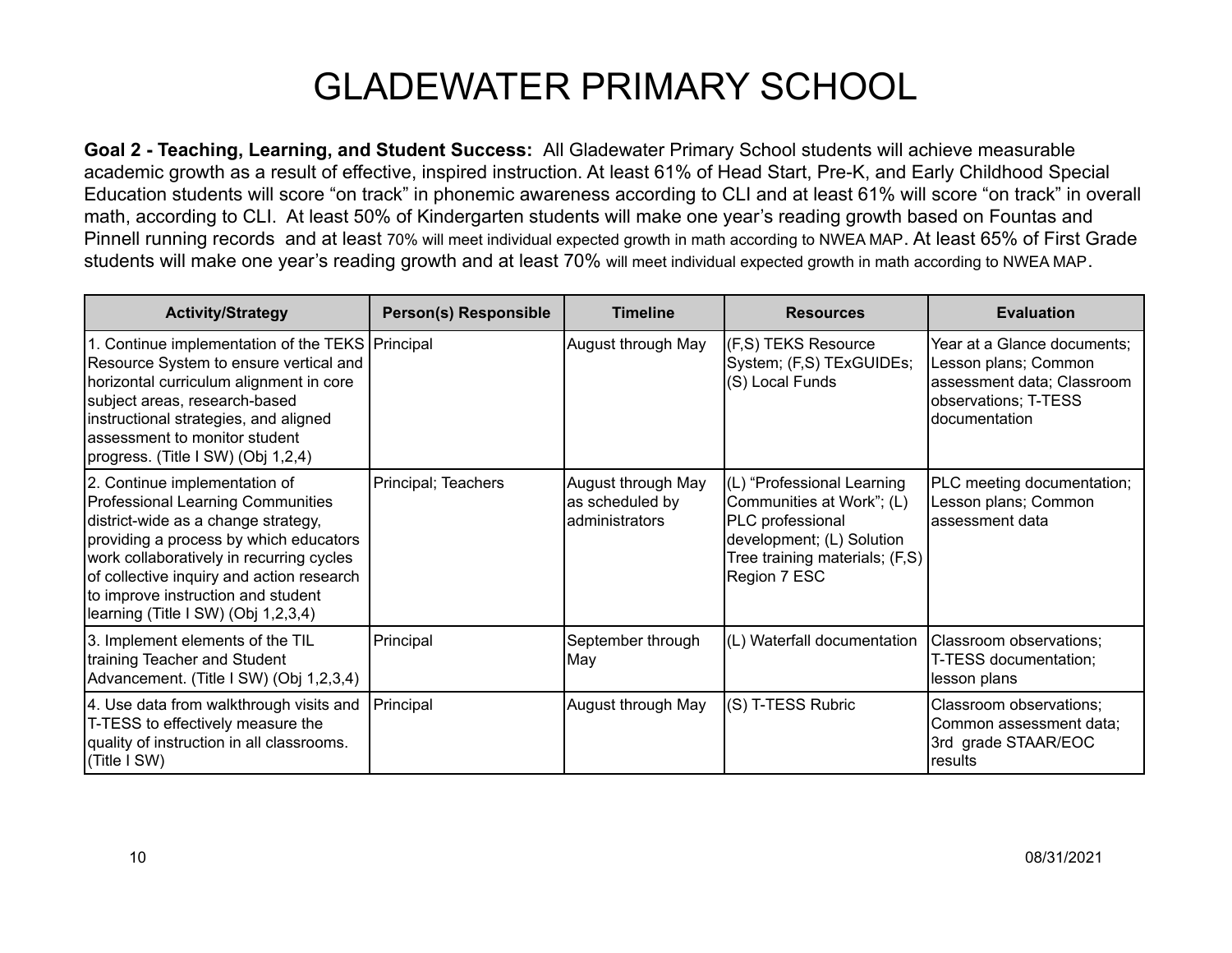**Goal 2 - Teaching, Learning, and Student Success:** All Gladewater Primary School students will achieve measurable academic growth as a result of effective, inspired instruction. At least 61% of Head Start, Pre-K, and Early Childhood Special Education students will score "on track" in phonemic awareness according to CLI and at least 61% will score "on track" in overall math, according to CLI. At least 50% of Kindergarten students will make one year's reading growth based on Fountas and Pinnell running records and at least 70% will meet individual expected growth in math according to NWEA MAP At least 65% of First Grade students will make one year's reading growth and at least 70% will meet individual expected growth in math according to NWEA MAP

| <b>Activity/Strategy</b>                                                                                                                                                                                                 | <b>Person(s) Responsible</b>                  | <b>Timeline</b>                                                                          | <b>Resources</b>                                                                                      | <b>Evaluation</b>                                                                                                                           |
|--------------------------------------------------------------------------------------------------------------------------------------------------------------------------------------------------------------------------|-----------------------------------------------|------------------------------------------------------------------------------------------|-------------------------------------------------------------------------------------------------------|---------------------------------------------------------------------------------------------------------------------------------------------|
| 5. Identify students at risk of academic<br>failure in order to facilitate academic<br>success, growth. (Title I SW) (Obj 1,4,6)                                                                                         | Principal; Counselor;<br><b>Teachers</b>      | August through May                                                                       | (F) Title I (S) Local Funds;<br><b>Head Start and Pre-K</b><br>Enrollment Criteria; TPRI;<br>CLI data | At-risk student list; Report<br>card grades; Assessments;<br><b>TPRI: CLI Assessments</b>                                                   |
| 6. Utilize 9-week assessment data,<br>common assessment data, and<br>academic screeners to determine<br>students' individual academic strengths<br>and weaknesses in all core subject<br>areas. (Title I SW) (Obj 1,4,6) | Principal; Teachers                           | Fall/Spring; District<br>testing calendar;<br>State testing<br>calendar                  | (S) State assessment<br>reports; (L) DMAC reports                                                     | Lesson plans; Common<br>assessment data;                                                                                                    |
| 7. Utilize common assessments and<br>9-week assessments to measure<br>student progress toward mastery of<br>TEKS in core subject areas. (Title I SW)<br>(Obj 1,2,4)                                                      | Principal; Teachers                           | Fall/Spring; District<br>testing calendar                                                | (S) (L) TEKS Resource<br>System                                                                       | Lesson plans; Common<br>assessment data                                                                                                     |
| 8. Provide professional development<br>opportunities to increase teacher<br>capacity to improve the academic<br>performance of at-risk students. (Title I<br>SW) (Obj 1,3,4,6)                                           | Principal                                     | Summer/Fall/Spring;<br>professional<br>development<br>schedule; Team<br>meeting schedule | (F) Title II A Principal and<br>Teacher Improvement; (F,S)<br>Region 7 ESC; (S) Local<br>Funds        | Professional development<br>documentation; Teacher<br>observations; Report card<br>grades; Common assessment<br>data                        |
| 9. Provide professional development<br>opportunities to increase the capacity of<br>all teachers to prepare students to meet<br>3rd grade STAAR/EOC achievement<br>and growth expectations. (Obj 1,2,3,4)                | Principal; Region 7 ESC<br><b>Specialists</b> | Summer/Fall/Spring;<br>professional<br>development<br>schedule; Team<br>meeting schedule | (F) Title II A Principal and<br>Teacher Improvement; (F,S)<br>Region 7 ESC; (S) Local<br>Funds        | Professional development<br>documentation; STAAR/EOC<br>results; Data Walks data;<br>Classroom observations;<br><b>T-TESS documentation</b> |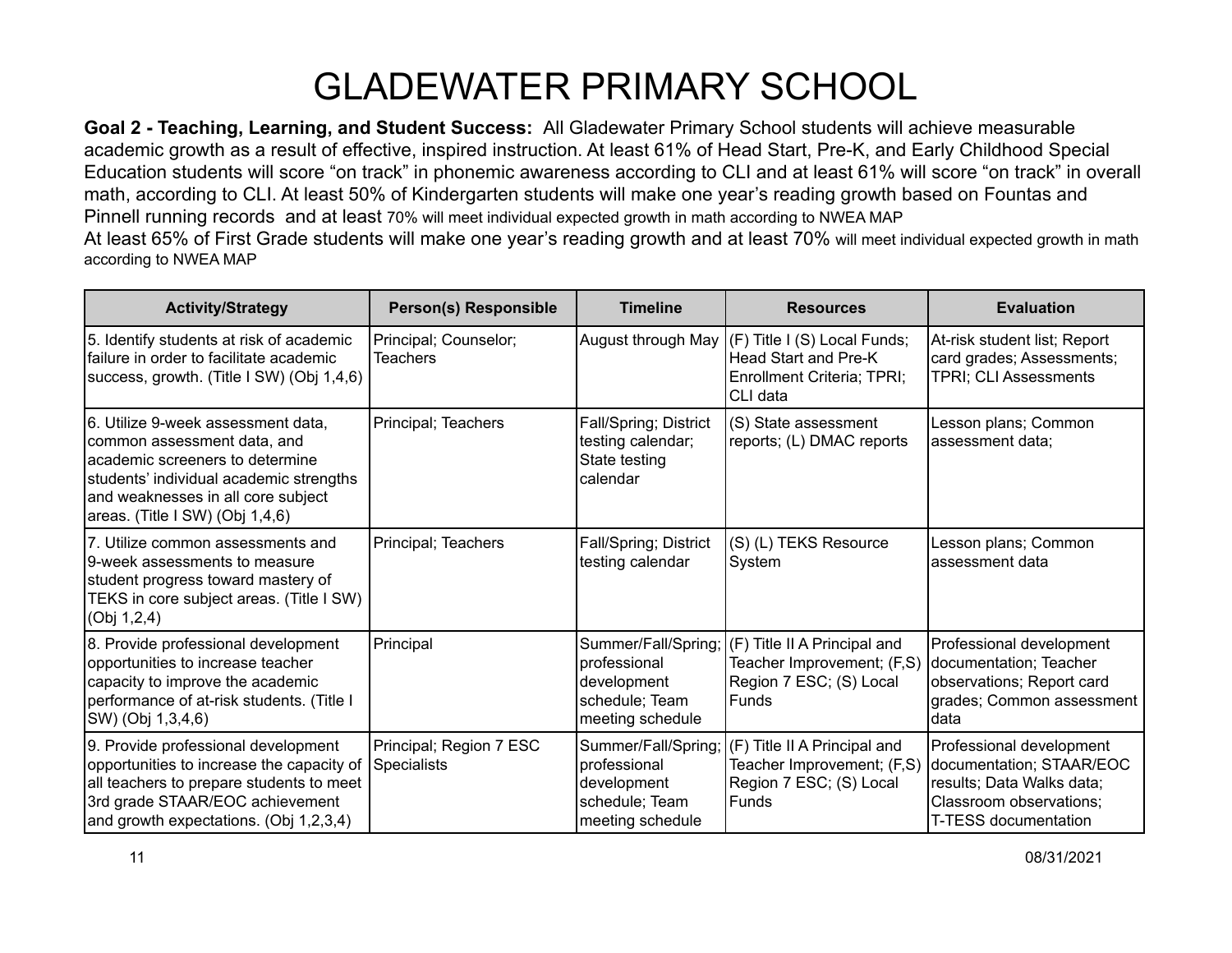**Goal 2 - Teaching, Learning, and Student Success:** All Gladewater Primary School students will achieve measurable academic growth as a result of effective, inspired instruction. At least 61% of Head Start, Pre-K, and Early Childhood Special Education students will score "on track" in phonemic awareness according to CLI and at least 61% will score "on track" in overall math, according to CLI. At least 50% of Kindergarten students will make one year's reading growth based on Fountas and Pinnell running records and at least 70% will meet individual expected growth in math according to NWEA MAP At least 65% of First Grade students will make one year's reading growth and at least 70% will meet individual expected growth in math according to NWEA MAP

| <b>Activity/Strategy</b>                                                                                                                                                                        | <b>Person(s) Responsible</b>                                                                        | <b>Timeline</b>                                                                         | <b>Resources</b>                                                                                    | <b>Evaluation</b>                                                                                                          |
|-------------------------------------------------------------------------------------------------------------------------------------------------------------------------------------------------|-----------------------------------------------------------------------------------------------------|-----------------------------------------------------------------------------------------|-----------------------------------------------------------------------------------------------------|----------------------------------------------------------------------------------------------------------------------------|
| 10. Provide training and support in<br>ELA/Writing for teachers to build vertical<br>and horizontal alignment in<br>district/campus writing program. (Title I<br>SW) (Obj 1,2,3,4)              | Principal                                                                                           | Summer/Fall/Spring<br>professional<br>development<br>schedule; Team<br>meeting schedule | (L) ELA/Writing teachers; (S)<br>Local Funds; (F,S) Region 7<br>ESC                                 | Lesson plans; Common<br>assessment data; Teacher<br>observations                                                           |
| 11. Continue Response to Intervention<br>(RTI) implementation to ensure<br>academic success and growth for<br>students with learning difficulties. (Title I<br>SW) (Obj 1,4,6)                  | Principal                                                                                           | Fall/Spring; RTI<br>meeting schedule                                                    | (F) Title I; (L) Upshur County<br>SSA; (L) Campus RTI teams                                         | RTI meetings; Progress<br>reports; Report card grades;<br>Common assessment data;<br>Reduction in Special Ed.<br>referrals |
| 12. Provide effective core area<br>instruction for special education<br>students to ensure academic growth in<br>reading and math skills. (Title I SW) (Obj Education Teachers<br>1,2,4)        | Principal; Director of<br>Special Education;<br>Teachers; Special                                   |                                                                                         | August through May (S) Special Education Funds;<br>(S) Local Funds; (L) Upshur<br><b>County SSA</b> | Progress reports; Report card<br>grades; Common assessment<br>data                                                         |
| 13. Provide needed services for special<br>education students in the least<br>restrictive environment to ensure<br>academic growth in reading and math<br>skills. (Title I SW)<br>(Obj 1, 2, 4) | Principal; Director of<br>Special Education; Special<br><b>Education Teachers;</b><br>Diagnostician |                                                                                         | August through May (S) Special Education Funds;<br>(S) Local Funds; (L) Upshur<br>County SSA        | Progress reports; Report card<br>grades; Common assessment<br>data                                                         |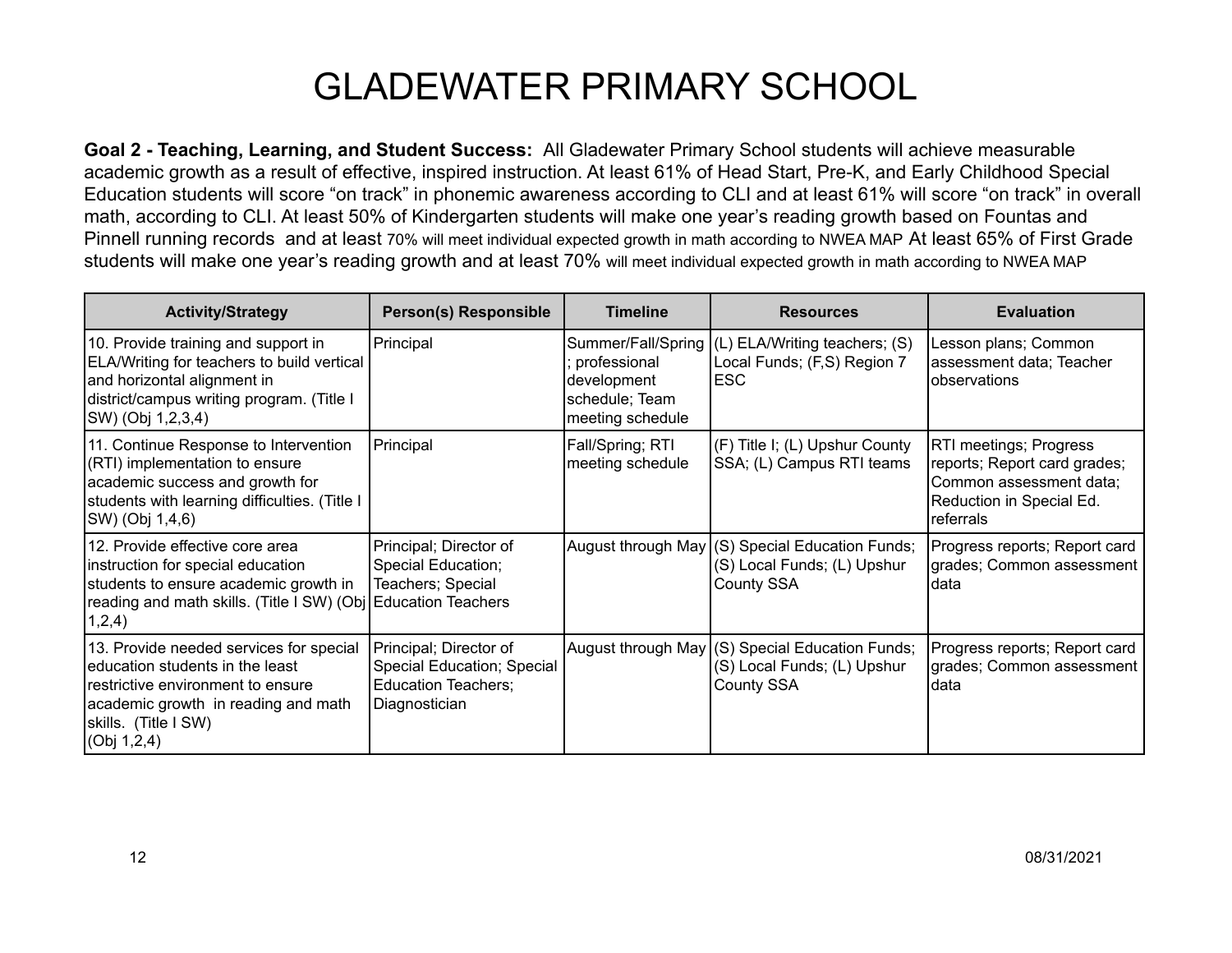**Goal 2 - Teaching, Learning, and Student Success:** All Gladewater Primary School students will achieve measurable academic growth as a result of effective, inspired instruction. At least 61% of Head Start, Pre-K, and Early Childhood Special Education students will score "on track" in phonemic awareness according to CLI and at least 61% will score "on track" in overall math, according to CLI. At least 50% of Kindergarten students will make one year's reading growth based on Fountas and Pinnell running records and at least 70% will meet individual expected growth in math according to NWEA MAP At least 65% of First Grade students will make one year's reading growth and at least 70% will meet individual expected growth in math according to NWEA MAP

| 14. Identify, serve, and monitor the<br>academic progress of ESL students.<br>(Title I SW) (Obj 1,2,4,6)                                                                                      | Principal; Counselor;<br><b>Teachers</b>                                  | August; Fall/Spring;<br>Assessment<br>schedule      | $(F)$ Title I; $(F)$ Title III; $(S)$<br>Language survey; (F,S)<br>Region 7 ESC                                   | Common assessment data:<br>Progress reports; Report card<br>grades; TELPAS results                  |
|-----------------------------------------------------------------------------------------------------------------------------------------------------------------------------------------------|---------------------------------------------------------------------------|-----------------------------------------------------|-------------------------------------------------------------------------------------------------------------------|-----------------------------------------------------------------------------------------------------|
| 15. Identify, serve, and monitor the<br>academic progress of dyslexic students.<br>(Title I SW) (Obj 1,2,4,6)                                                                                 | Principal; Counselor;<br>Dyslexia Teachers;<br><b>Teachers</b>            | August; Fall/Spring;<br>Assessment<br>schedule      | (F) Title I; (F,S) Region 7<br>ESC; (S) Dyslexia Handbook;<br>(L) Dyslexia instructional<br>materials; (L) UC SSA | Common assessment data;<br>Progress reports; Report card<br>grades                                  |
| 16. Identify, serve, and provide<br>challenging academic experiences for<br>gifted and talented students to ensure<br>academic growth. (Title I SW)<br>(Obj 1, 2, 4)                          | Principal; Coordinator of<br>Gifted and Talented<br>Instruction; Teachers | August; Fall/Spring;<br>Assessment<br>schedule      | (F,S) Region 7 ESC; (S) Local<br>Funds; (S) GT Handbook                                                           | Lesson plans; Data Walks<br>data; Student projects,<br>products, performances, and<br>competitions; |
| 17. Monitor attendance and academic<br>performance of at-risk students. (Title I<br>SW) (Obj 1,5,6)                                                                                           | Principals; Counselor;<br><b>Teachers</b>                                 | Fall/Spring;<br>periods                             | (L) DMAC Reports; (L) PEIMS<br>Nine-week reporting Reports; (L) Personal<br>graduation plans; CLI data            | Attendance reports; Report<br>cards grades; CLI data;<br>Promotion/retention records;               |
| 18. Identify students with excessive<br>absences and/or a pattern of continual<br>labsences and communicate with<br>parents and students to promote better<br>student attendance. (Obj 1,5,6) | Principal; Counselor;<br>Teachers; Attendance<br>Clerk                    | August through<br>May; Weekly<br>attendance reports | (S) Local Funds; (L)<br>Attendance reports; (L)<br>PEIMS reports; (L) School<br><b>Resource Officer</b>           | Attendance reports; Report<br>cards grades; student goal<br>reports                                 |
| 19. Report excessive absences to the<br>appropriate authorities. (Obj 1,5,6)                                                                                                                  | Principal                                                                 | Weekly attendance<br>reports                        | (S) Local Funds; (L)<br>Attendance reports; (L)<br>PEIMS reports; (L) School<br><b>Resource Officer</b>           | Attendance hearing reports;<br>Report cards grades;<br>Promotion/retention records                  |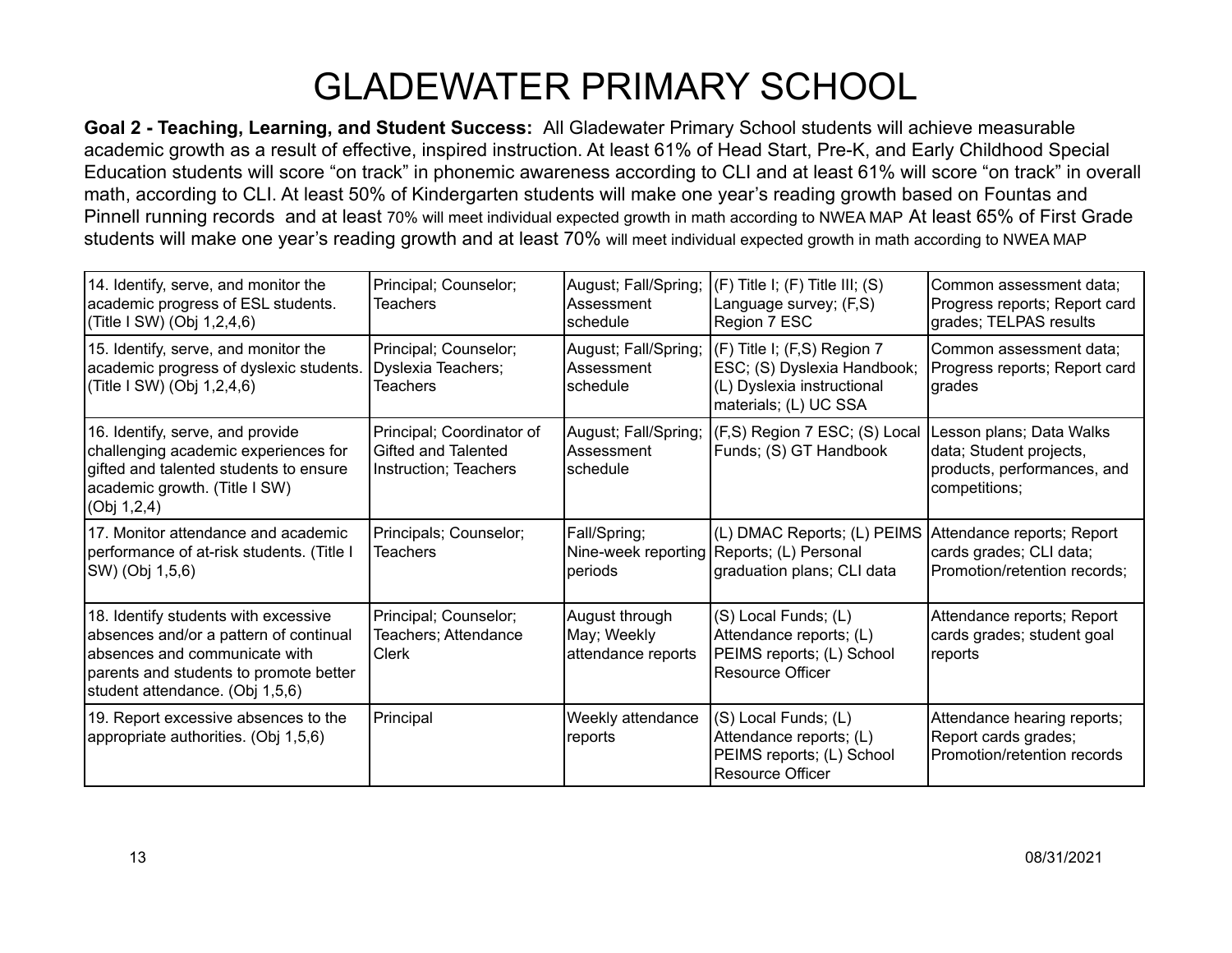**Goal 2 - Teaching, Learning, and Student Success:** All Gladewater Primary School students will achieve measurable academic growth as a result of effective, inspired instruction. At least 61% of Head Start, Pre-K, and Early Childhood Special Education students will score "on track" in phonemic awareness according to CLI and at least 61% will score "on track" in overall math, according to CLI. At least 50% of Kindergarten students will make one year's reading growth based on Fountas and Pinnell running records and at least 70% will meet individual expected growth in math according to NWEA MAP At least 65% of First Grade students will make one year's reading growth and at least 70% will meet individual expected growth in math according to NWEA MAP

| 20. Build strong, positive staff<br>relationships with all students and<br>provide engaging instruction to make<br>school interesting and encourage high<br>student attendance. (Obj 1,4,5,6) | Principal; Counselor;<br>Teachers; Non-teaching<br>Staff | August through<br>May; Weekly<br>attendance reports | (S) Local Funds; (L)<br>Attendance reports; (L)<br>PEIMS reports; (L) School<br><b>Resource Officer</b><br>Capturing Kids Hearts training | Attendance reports; Report<br>cards grades; Increase in<br>campus attendance rate;<br>Promotion/retention records                             |
|-----------------------------------------------------------------------------------------------------------------------------------------------------------------------------------------------|----------------------------------------------------------|-----------------------------------------------------|-------------------------------------------------------------------------------------------------------------------------------------------|-----------------------------------------------------------------------------------------------------------------------------------------------|
| 21. Implement campus-level attendance<br>competitions and/or incentives including<br>rewards for perfect attendance.<br>(Obj 1,5,6)                                                           | Principal;                                               | Nine-week reporting (S) Local Funds; (L)<br>periods | Attendance reports; (L)<br>PEIMS reports                                                                                                  | Attendance awards; ADA<br>reports; Increase in campus<br>attendance rate; goal sheets<br>Promotion/retention records                          |
| 22. Monitor and track retention rates of<br>all students at all grade levels. (Title I<br>SW) (Obj 1,6)                                                                                       | Principal; Counselor                                     | August; May                                         | (L) DMAC Reports; (L) PEIMS<br>Reports; (L) Personal<br>graduation plans; (L) RTI<br>Teams                                                | Attendance reports; Progress<br>reports; Report cards grades;<br>Promotion/retention records:                                                 |
| 23. Increase opportunities for students<br>to be involved in extracurricular or<br>co-curricular activities, clubs, groups,<br>teams, or organizations. (Title I SW)<br>(Obj 1, 2, 4, 5, 6)   | Principal; Counselor;<br>Teachers;                       | Fall/Spring/Summer                                  | (S) Local Funds; (L) UIL<br>Academic/Athletic/Fine Arts;<br>(L) Esports                                                                   | Attendance reports; Progress<br>reports; Report cards grades;<br>Promotion/retention records;<br>Retention rates;<br>Team/Club/Organ. rosters |
| 24. Use designated days in the district<br>calendar for parent conferences with the<br>parents of at-risk students. (Title I SW)<br>(Obj 1, 4, 5, 6)                                          | Principal; Teachers                                      | Fall/Spring; Parent<br>conference<br>schedule       | (L) DEIC                                                                                                                                  | Campus parent conference<br>reports                                                                                                           |
| 25. Build strong, positive staff<br>relationships with all students to provide<br>motivation for learning. (Title I SW) (Obj<br>1,4,5,6)                                                      | Principal; Counselor;<br>Teachers; Non-teaching<br>Staff | August through<br>May; Weekly<br>attendance reports | (S) Local Funds; (L)<br>Attendance reports; (L)<br>PEIMS reports; (L) School<br><b>Resource Officer</b>                                   | Attendance reports; Report<br>cards grades; Increase in<br>campus attendance rate;<br>Promotion/retention records;                            |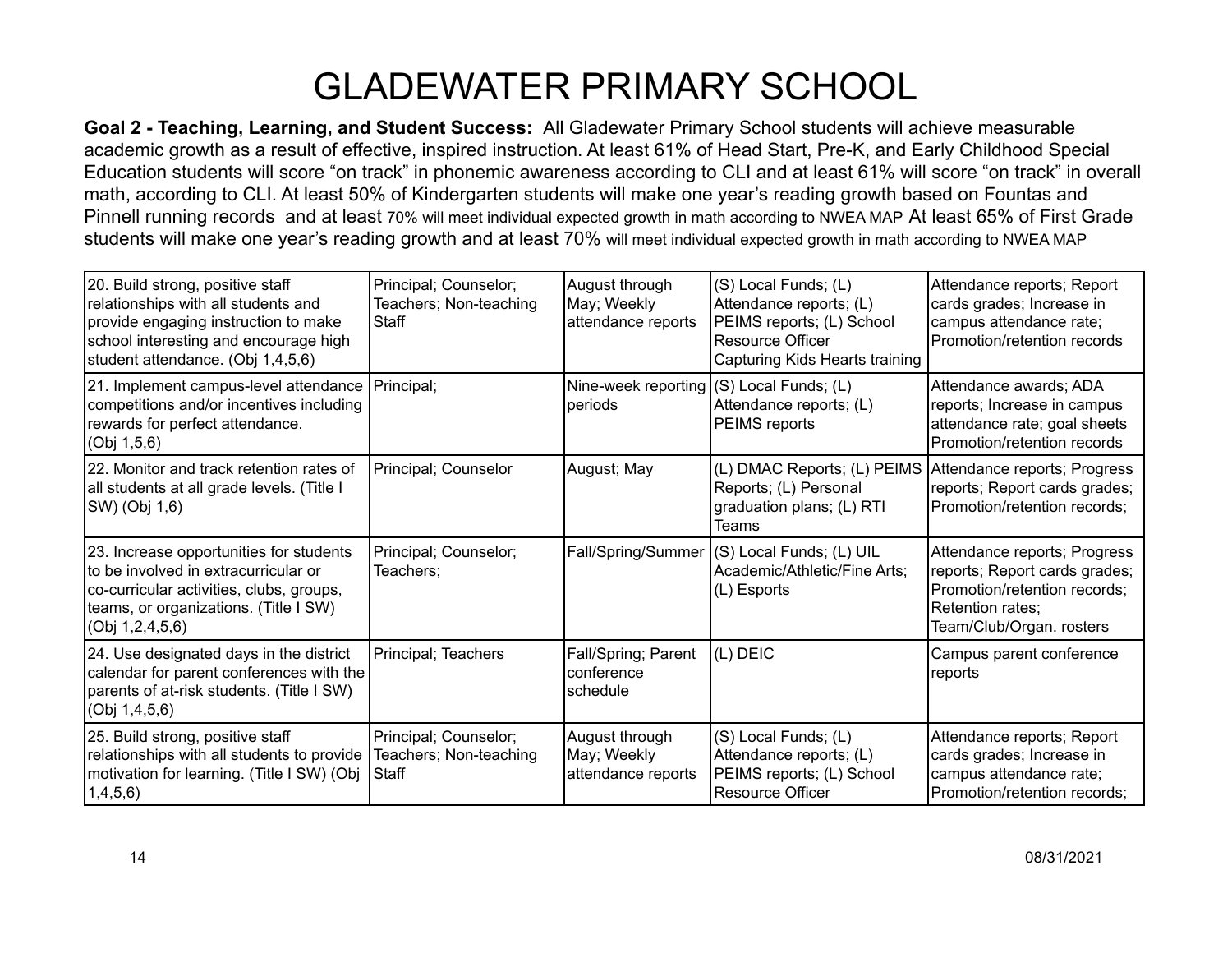**Goal 3 - Human Resources and Operations:** Gladewater Primary School will maintain highly effective systems of human resource management, operations, and facilities management.

| <b>Activity/Strategy</b>                                                                                                                                                      | <b>Person(s) Responsible</b> | <b>Timeline</b>                                      | <b>Resources</b>                         | <b>Evaluation</b>                                                                                                 |
|-------------------------------------------------------------------------------------------------------------------------------------------------------------------------------|------------------------------|------------------------------------------------------|------------------------------------------|-------------------------------------------------------------------------------------------------------------------|
| 1. Recruit, support, and retain highly<br>effective, high-character teachers and<br>staff who connect well with students and<br>help them grow. (Title I SW) (CSF)<br>(Obj 1) | Principal                    | As required by<br>hiring schedule                    | ((L) Solution Tree training<br>materials | Teacher applications,<br>certificates, contracts<br>PLC Team Meetings,<br>Classroom observations, Data<br>l Walks |
| 2. Ensure that all paraprofessionals are<br>highly qualified (Title I SW) (Obj 1)                                                                                             | Principal                    | Summer/Fall;<br>Region 7 training<br><b>Schedule</b> | $ $ (F,S) Region 7 ESC                   | Paraprofessional applications,<br>certificates; Training<br>Idocumentation                                        |

**Goal 4 - Finance and Technology:** Gladewater Primary School will maintain highly effective systems of managing fiscal and technological resources.

| <b>Activity/Strategy</b>                                                                                                                          | <b>Person(s) Responsible</b> | <b>Timeline</b> | <b>Resources</b>                                                                                                                                                        | <b>Evaluation</b>                                                                             |
|---------------------------------------------------------------------------------------------------------------------------------------------------|------------------------------|-----------------|-------------------------------------------------------------------------------------------------------------------------------------------------------------------------|-----------------------------------------------------------------------------------------------|
| 1. Utilize integrated, innovative<br>technology in academic instruction to<br>engage students in interactive lessons.<br>$ $ (Title I SW) (Obj 2) | Principal; Teachers          |                 | August through May (L) Google accounts; (L)<br>Technology-related training;<br>(S) Interactive whiteboards;<br>$ $ (S) Technology applications<br>$(K, S)$ Region 7 ESC | Lesson plans;, Data Walks<br>data; Classroom<br>observations; T-TESS<br><b>Idocumentation</b> |
| 2. Provide hands-on classroom/lab<br>activities using technology to enhance<br>the curriculum (Title I SW) (Obj 2)                                | Principal; Teachers          |                 | August through May $(L)$ Lab equipment; (S)<br>STEMSCOPES; (O)<br>Internet/software simulations                                                                         | Data Walks data; Classroom<br>observations; Common<br>assessment data;                        |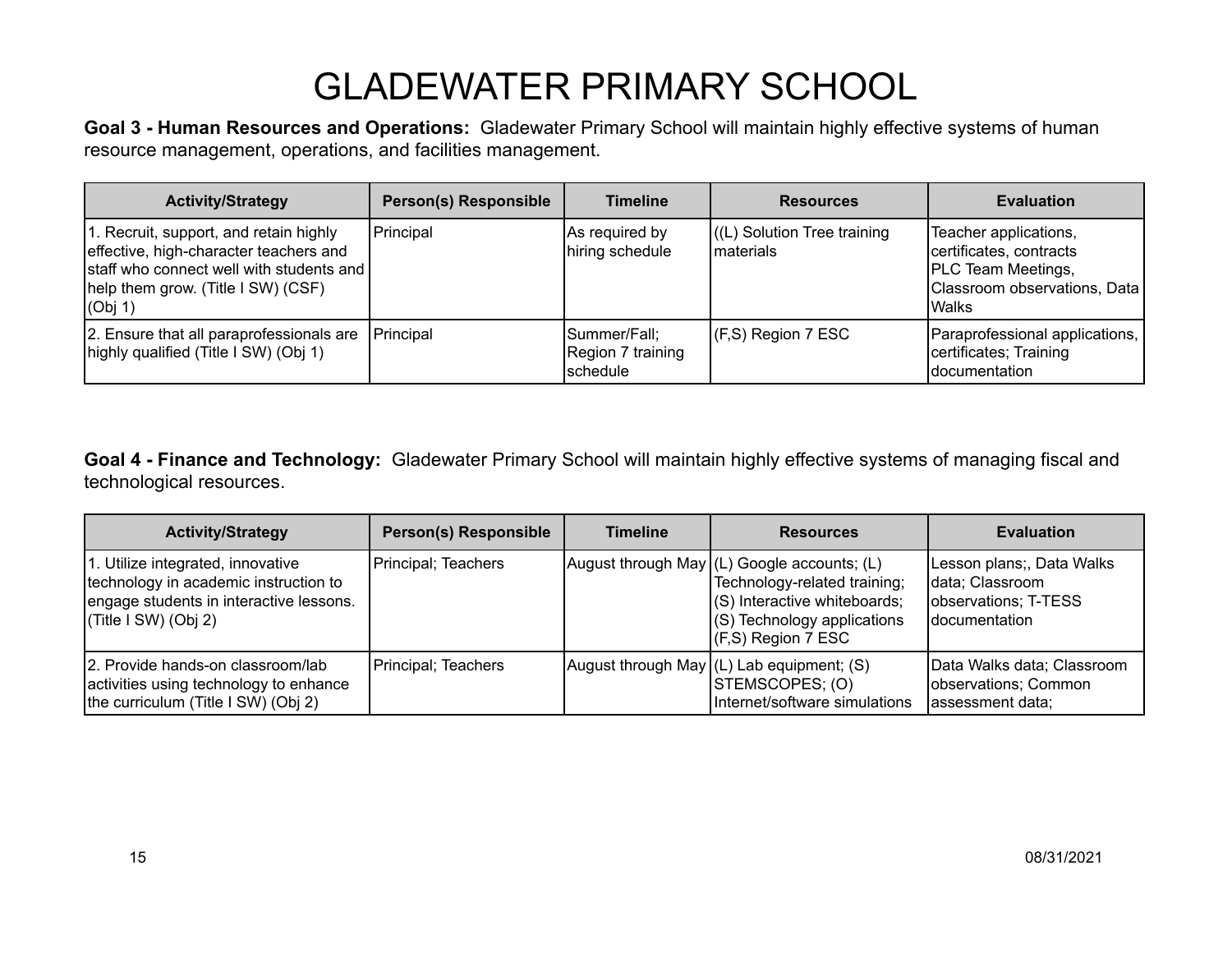**Goal 5 - Communication and Community Partnerships:** Gladewater Primary School will promote school, parent, and community partnerships and communication fostering increased student success.

| <b>Activity/Strategy</b>                                                                                                                                             | Person(s) Responsible | <b>Timeline</b>                    | <b>Resources</b>                                                                                | <b>Evaluation</b>                                                                               |
|----------------------------------------------------------------------------------------------------------------------------------------------------------------------|-----------------------|------------------------------------|-------------------------------------------------------------------------------------------------|-------------------------------------------------------------------------------------------------|
| 1. Engage all stakeholders in<br>meaningful interactions that increase<br>opportunities for partnerships and<br>awareness of the need for partnerships.<br>(Obj 1,2) | Principal; Teachers   |                                    | Fall/Spring/Summer   (F) Title I Parent Engagement;   Meeting documentation;<br>(S) Local Funds | Event documentation                                                                             |
| 2. Develop a plan to promote a culture<br>of fluid, transparent 2-way<br>communication between the district and<br>stakeholders. (Obj 2)                             | Principal; Teachers   | Fall/Spring/Summer (S) Local Funds |                                                                                                 | Meeting documentation;<br>Event documentation;<br>Communication plan; Shared<br>event calendars |
| 3. Host multiple school and/or district<br>events for parents and the community to<br>lincrease stakeholder involvement in<br>schools. (Obj 1,2)                     | Principal; Teachers   |                                    | Fall/Spring/Summer (F) Title I Parent Engagement;<br>(S) Local Funds                            | Meeting documentation;<br>Event documentation                                                   |
| 4. Continue to utilize electronic, print,<br>and social media to communicate with<br>stakeholders and to promote district<br>events and achievements. (Obj 1,2)      | Principal; Teachers   | Fall/Spring/Summer                 | (S) Local Funds; (L)<br>Gladewater Mirror; (L) GISD<br>Website; (L) Facebook;<br>(L) Twitter    | Public postings; weekly<br>newsletters                                                          |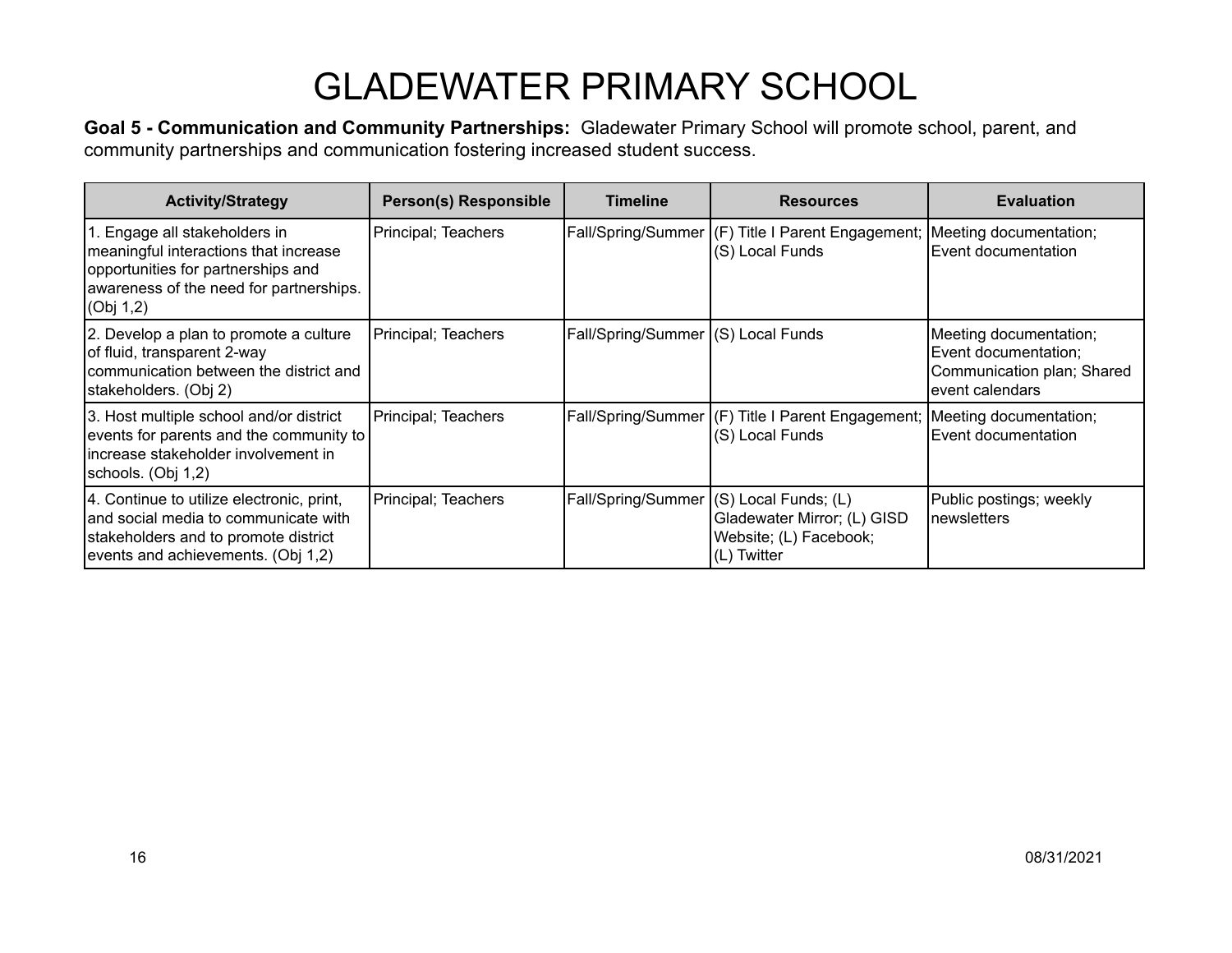## **Gladewater ISD Plan for Addressing Child Sexual Abuse and Other Maltreatment of Children**

The Gladewater Independent School District, in the collaboration with the School Health Advisory Council has established this plan for addressing child sexual abuse and other maltreatment of children. This plan may be accessed at the district website. A copy of this plan will also be kept in each principal's office, each school counselor's office and at the GISD Central Office.

This plan includes the legal definition of sexual abuse, methods for increasing awareness regarding sexual abuse of children, and the psychological, behavioral, and physical warning signs of abuse. Since the typical signs of child abuse many vary by age, we have also included signs more typical in younger children and also adolescents. This plan addresses when to suspect physical abuse and when to suspect neglect. Facts on your legal obligation and your legal protection can be found in this plan and also a summary of Texas state law, instructions for making an online report, and the District Flow Chart on Child Abuse and Neglect.

### **What is Sexual Abuse of a Child?**

Sexual abuse in the Texas Family Code is defined as any sexual conduct harmful to a child's mental, emotional, or physical welfare as well as a failure to make a reasonable effort to prevent sexual conduct with a child.

### **Methods for Increasing Awareness Regarding Sexual Abuse of Children**

**Staff:** Each year, all staff will participate in online training and successfully complete an online assessment to receive credit for the training.

**Students:** School counselors will address issues to increase awareness regarding sexual abuse of children and anti-victimization programs with age appropriate conversation and materials no less than once per school year in classroom group lessons in grades K through 7. Awareness regarding sexual abuse of children will be addressed with students in health classes no less than once per school year.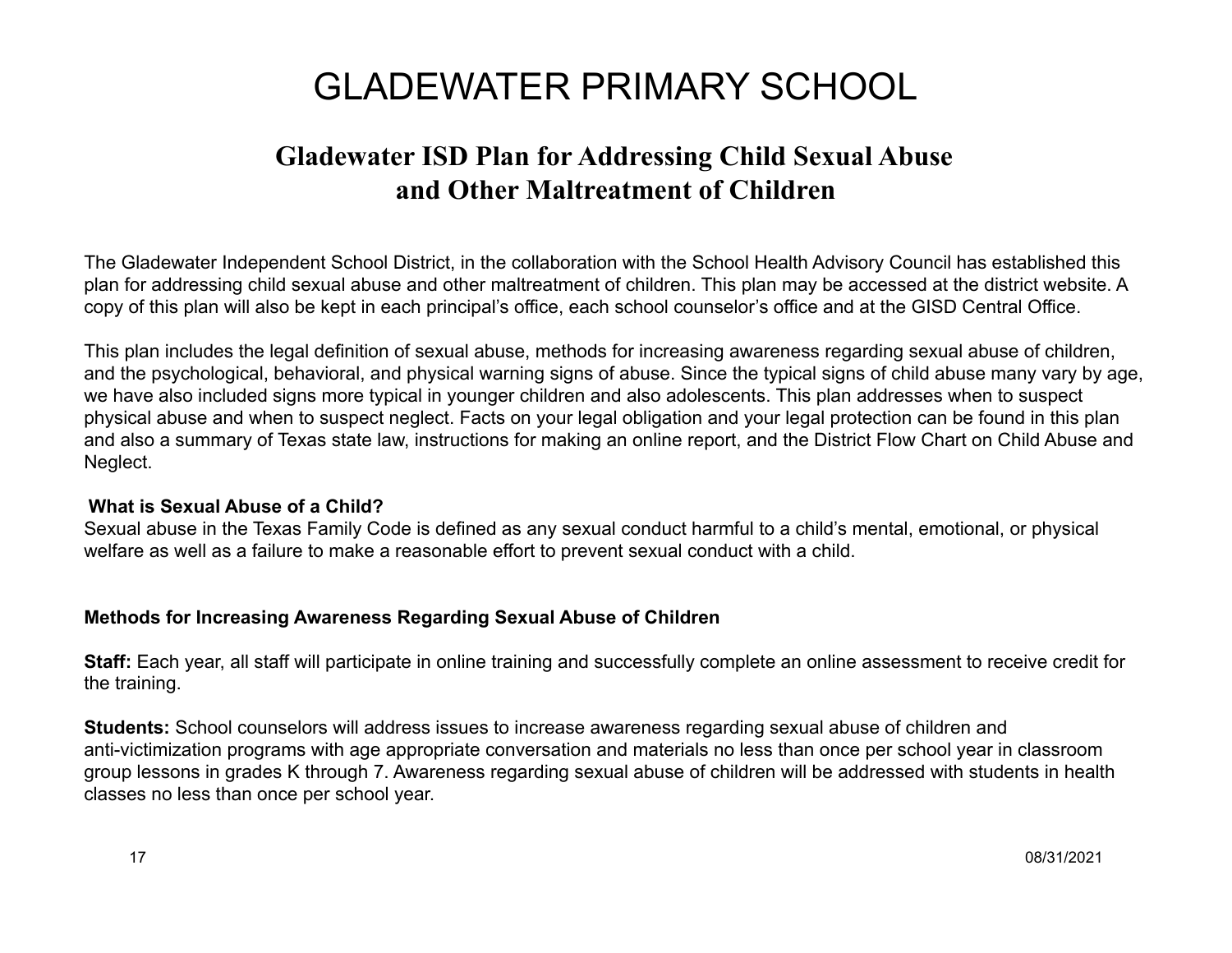**Parents:** Information concerning the district plan for Addressing Sexual Abuse of Children will be posted in school newsletters, on the GISD website, and in the student handbook. The student handbook (which is available both in printed format and online at the district website) includes the following information:

As a parent, you are legally responsible for the care of your child. You must provide your child with safe and adequate food, clothing, shelter, protection, medical care and supervision, or you must arrange for someone else to provide these things. Failure to do so may be considered neglect.

As a parent, it is important for you to be aware of warning signs that could indicate a child may have been or is being sexually abused. A child who has experienced sexual abuse should be encouraged to seek out a trusted adult.

As a parent, be aware that disclosures of sexual abuse may be more indirect than disclosures of physical abuse, and it is important to be calm and comforting if your child, or another child, confides in you. Reassure the child that he or she did the right thing by telling you.

As a parent, if your child is a victim of sexual abuse, the campus counselor or principal will provide information regarding counseling options for you and your child available in your area. The Texas Department of Family and Protective Services also manages early intervention counseling programs.

As a parent, if you permit your child to be in a situation where he or she may be injured, then you may be prosecuted for child abuse. The fact that the abuser is a parent or other family member does not remove your obligation to protect the child. If you are frightened for your own safety or that of your child, call 911 or the Child Abuse Hotline at 1-800-252-5400.

### **Warning Signs in Children and Adolescents of Possible Child Sexual Abuse**

Any one sign doesn't mean that a child was sexually abused, but the presence of several suggests that you begin asking questions and consider seeking help. Keep in mind that some of these signs can emerge at other times of stress such as: during a divorce, death of a family member or pet, problems at school or with friends and other anxiety-inducing or traumatic events.

### **Possible Psychological and Behavioral Signs of Sexual Child Abuse**

- Changes in sleeping patterns
- **Bedwetting**
- · Nightmares or bad dreams
- · Depression, irritability, or anger
- · Low self-esteem, guilt, shame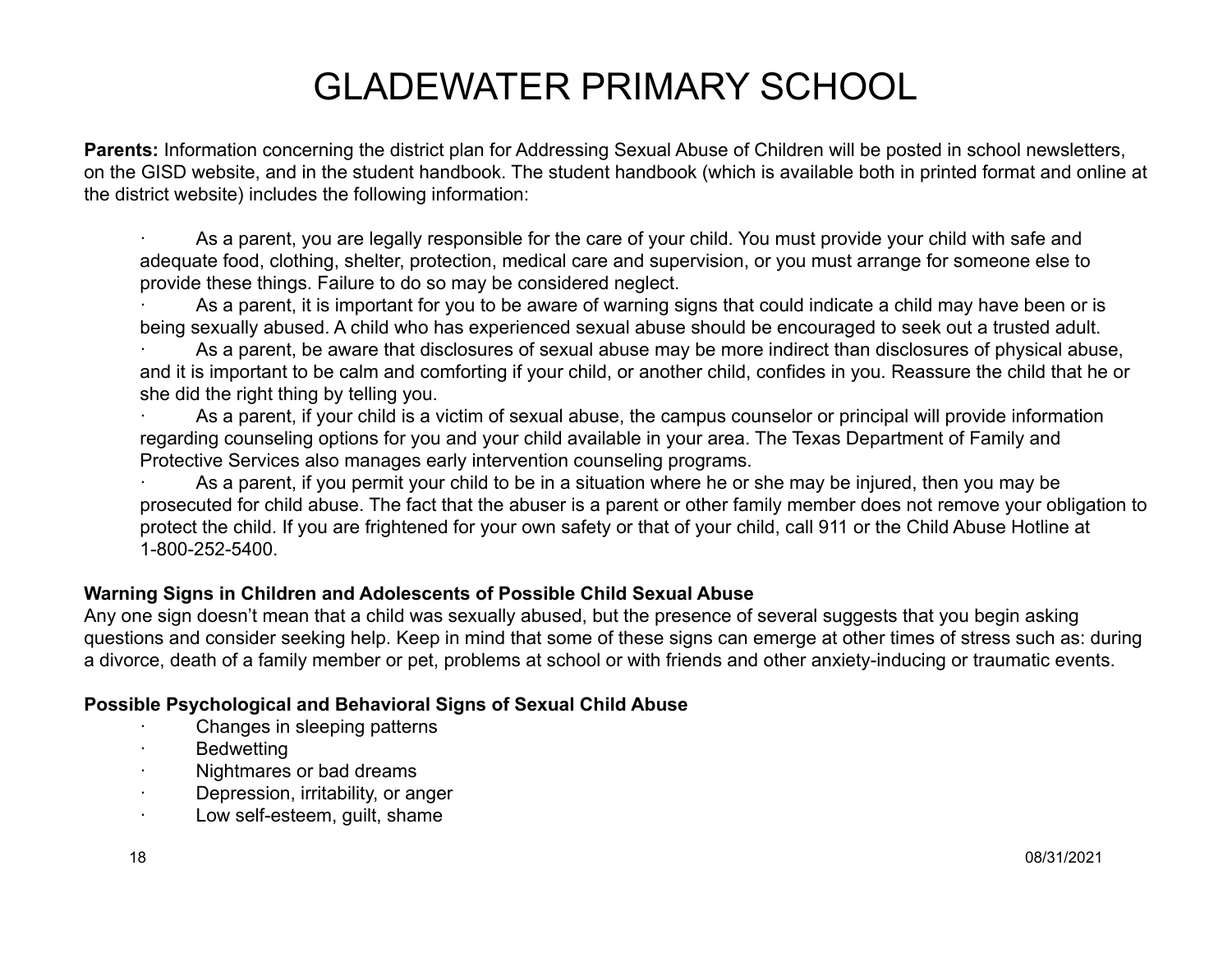- Avoidance of people or places
- Sexual advances or "touching" inappropriately
- Sexual drawings
- · Changes in socialization (social withdrawal or social isolation)

### **Possible Physical Symptoms**

- Becomes pregnant or contracts a venereal disease, particularly if under age 14
- Trauma to the mouth or genitals
- Rectal bleeding
- Pain around the genital area
- Poor appetite
- Weight loss or weight gain

### **Signs More Typical of Younger Children**

- · An older child behaving like a younger child (such as bed-wetting or thumb sucking)
- Uses new words for private body parts
- Resists removing clothes when appropriate times (bath, bed, toileting, diapering)
- · Asks other children to behave sexually or play sexual games
- · Mimics adult-like sexual behaviors with toys or stuffed animal
- · Wetting and soiling accidents unrelated to toilet training

#### **Signs You May See in a Child or Adolescent**

- Has nightmares or other sleep problems without an explanation
- Seems distracted or distant at odd times
- Has a sudden change in eating habits
- · Refuses to eat
- Loses or drastically increases appetite
- Has trouble swallowing
- · Sudden mood swings: rage, fear, insecurity or withdrawal
- · Leaves "clues" that seem likely to provoke a discussion about sexual issues
- · Writes, draws, plays or dreams of sexual or frightening images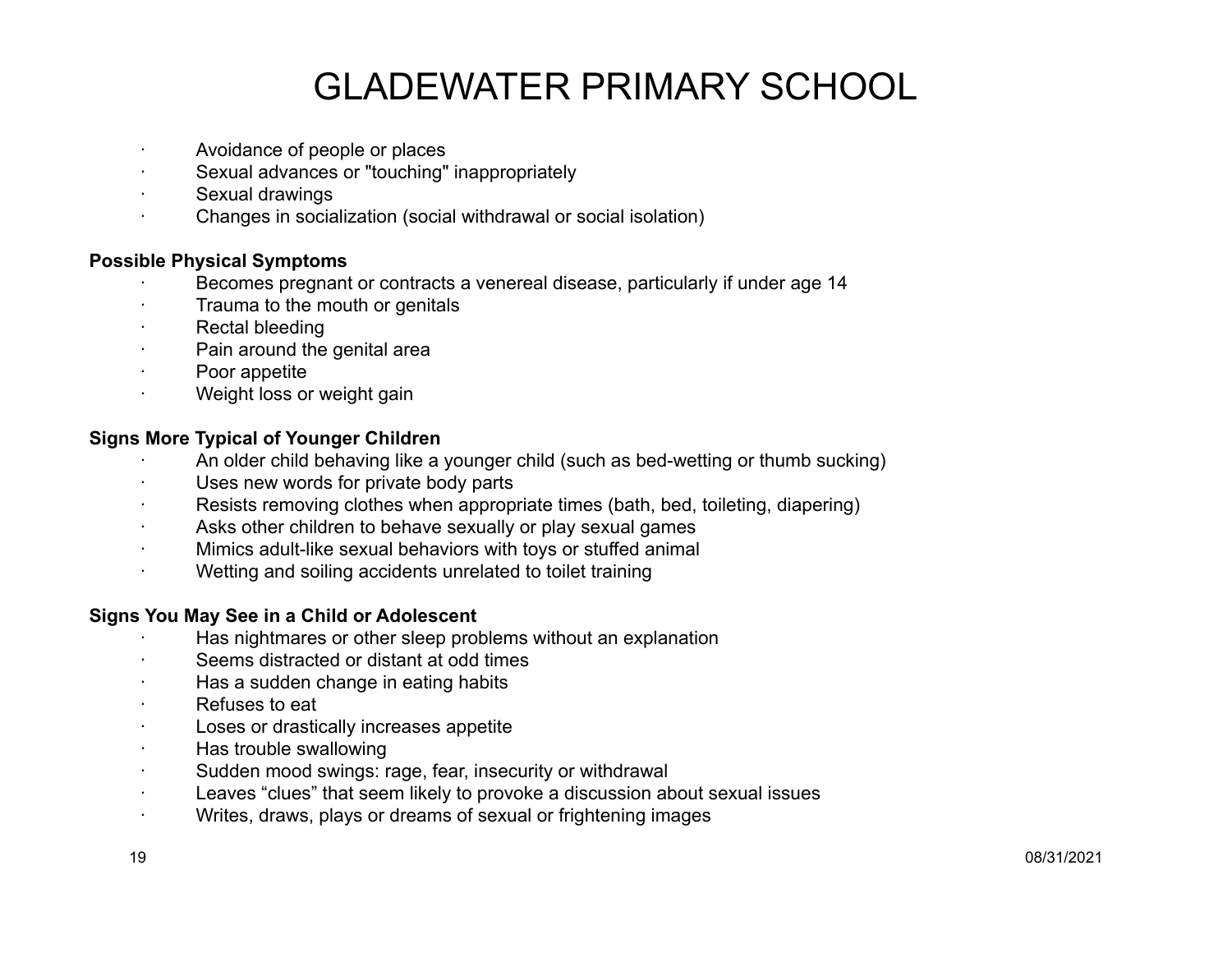- Develops new or unusual fear of certain people or places
- Refuses to talk about a secret shared with an adult or older child
- Talks about a new older friend
- Suddenly has money, toys or other gifts without reason
- Exhibits adult-like sexual behaviors, language and knowledge

### **Signs More Typical in Adolescents**

- Self-injury (cutting, burning) Inadequate personal hygiene
- · Drug and alcohol abuse
- Sexual promiscuity
- Running away from home
- Depression, anxiety
- Suicide attempts
- Fear of intimacy or closeness
- · Compulsive eating or dieting

### **Consider the Possibility of Sexual Abuse when the Parent or Other Adult Caregiver**

- Is unduly protective or severely limits the child's contact with other children, especially of the opposite sex
- Is secretive and isolated
- Is jealous or controlling with family members

### **Physical Warning Signs**

Physical signs of sexual abuse are rare. If you see these signs, bring your child to a doctor. Your doctor can help you understand what may be happening and test for sexually transmitted diseases.

- Pain, discoloration, bleeding or discharges in genitals, anus or mouth
- · Persistent or recurring pain during urination and bowel movements
- Wetting and soiling accidents unrelated to toilet training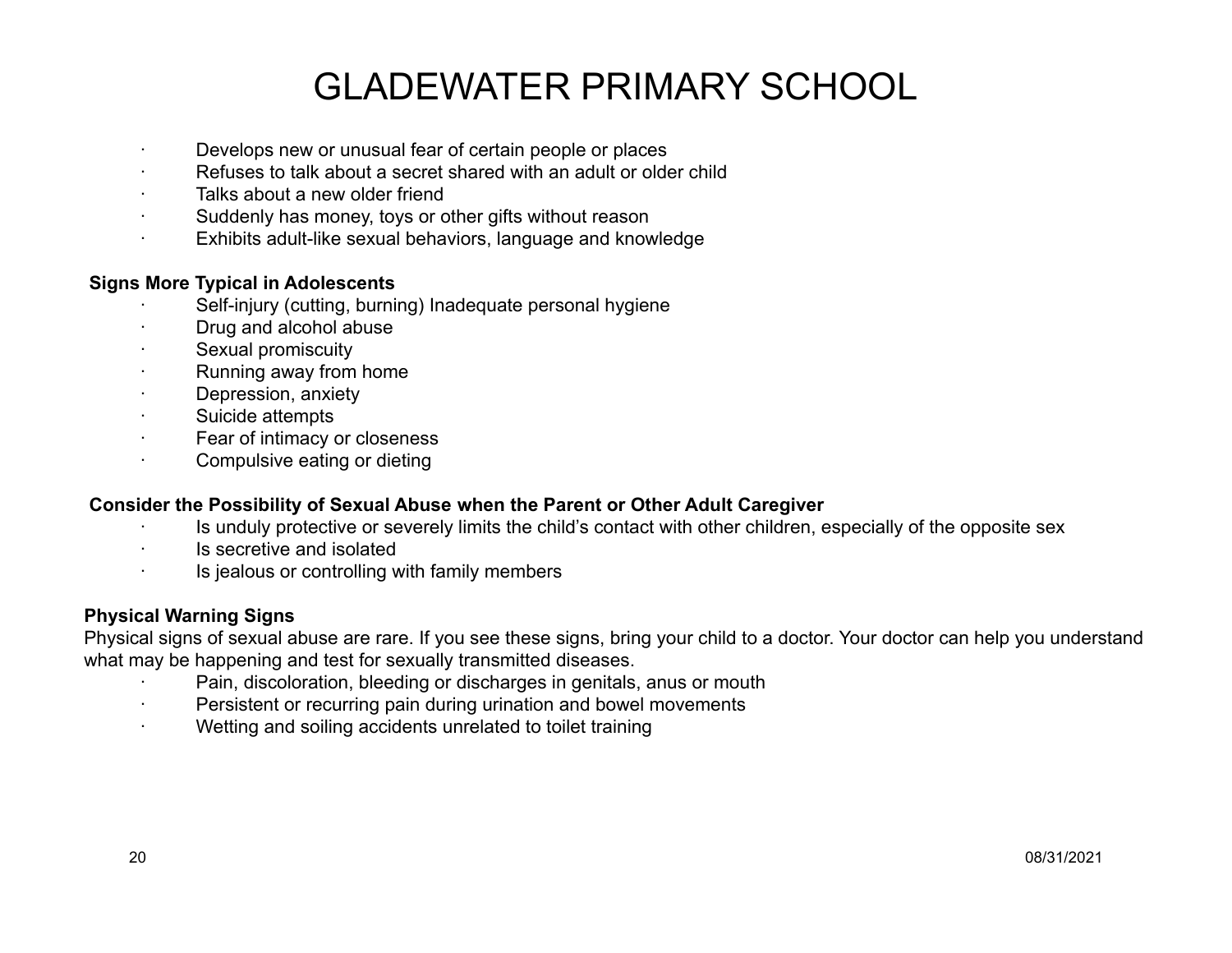### **Suspect Physical Abuse When You See. . .**

- Frequent injuries such as bruises, cuts, black eyes or burns, especially with an inadequate explanation
- · Burns or bruises in an unusual pattern that may indicate use of an instrument; human bite; cigarette burns
- Frequent complaints of pain without obvious injury
- Aggressive, disruptive and destructive behavior
- Lack of reaction to pain
- Passive, withdrawn, emotionless behavior
- Fear of going home or seeing parents
- · Injuries that appear after the child has not been seen for several days
- Unseasonable clothes that may hide injuries to arms or legs

### **Suspect Neglect When You See . . .**

- · Obvious malnourishment
- Lack of personal cleanliness
- Torn and/or dirty clothes
- · Obvious fatigue and listlessness
- · A child unattended for long periods of time
- · Need for glasses, dental care or other medical attention
- · Stealing or begging for food
- · Frequent absence or tardiness from school

### **Your Legal Obligation**

Current law requires that professionals such as teachers, doctors, nurses, or child daycare workers must make a verbal report within 48 hours. Failure to report suspected child abuse or neglect is a misdemeanor punishable by imprisonment of up to 180 days and/or a fine of up to \$2,000 (Texas Family Code, Chapter 261). Reporting suspected child abuse to your principal, school counselor or superintendent will NOT satisfy your obligation under this law. GISD School Board Policy FFG(EXHIBIT) states the Notice of Employee Responsibilities for Reporting Child Abuse and Neglect.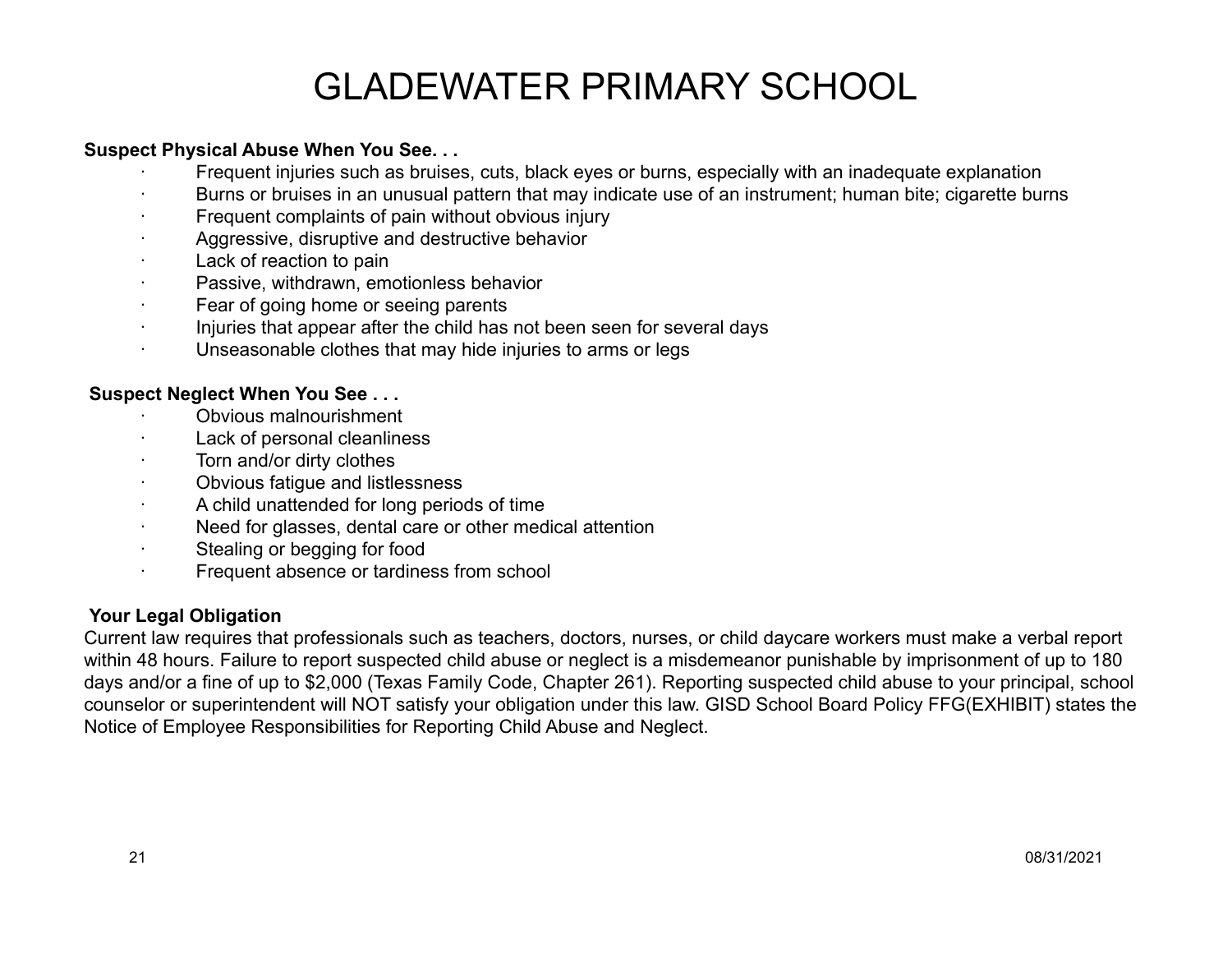### **Your Legal Protection**

Your report of child abuse or neglect is confidential and immune from civil or criminal liability as long as the report is made in "good faith" and "without malice." In good faith means that the person making the report took reasonable steps to learn facts that were readily available and at hand. Without malice means that the person did not intend to injure or violate the rights of another person. Provided these two conditions are met, you will also be immune from liability if you are asked to participate in any judicial proceedings that might result from your report.

### **If You Suspect Abuse:**

- DON'T try to investigate
- DON'T confront the abuser
- DO report your reasonable suspicions

It is not up to you to determine whether your suspicions are true. A trained investigator will evaluate the child's situation. Even if your report does not bring decisive action, it may help establish a pattern that will eventually be clear enough to help the child.

### **A Disclosure**

If you are the first person the child tells about sexual abuse, your testimony as "outcry witness" may be especially important in future legal proceedings. What you say the child told you is not considered hearsay but is admissible evidence in a trial involving a sexual offense against a child. This exception applies only to the first person the child approaches.

### **Reports may be made to any of the following:**

- · Gladewater Police Department-903.845.5801
- · Child Protective Services-800.252.5400
- · Texas Department of Family and Protective Services-www.txabusehotline.org

### **The following Gregg County Agencies are Available:**

- · CASA-903.753.8093
- · Children Advocacy Center for Abused Children-The Martin House-903.807.0189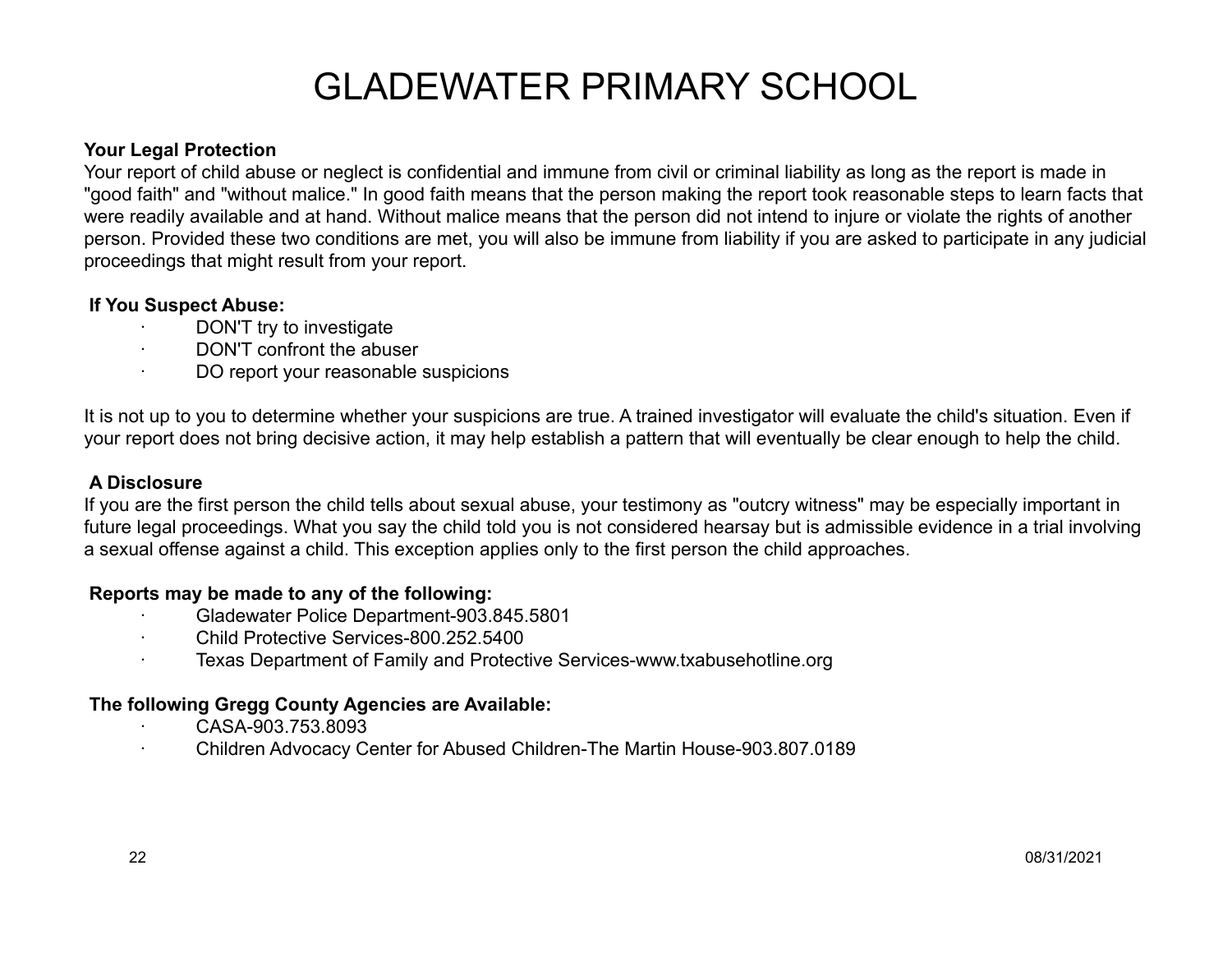### **The following websites might help you become more aware of child sexual abuse:**

- Prevent Child Abuse America: [www.preventchildabuse.org](http://www.preventchildabuse.org)
- · Prevent Child Abuse Texas: [www.preventchildabusetexas.org](http://www.preventchildabusetexas.org)
- Child Welfare Information Gateway: [www.childwelfare.gov](http://www.childwelfare.gov)
- · Texas Department of Family and Protective Services: [www.dfps.state.tx.us](http://www.dfps.state.tx.us)

### **Available Counseling Options and Other Resources**

National Child Abuse Hotline-1.800-4-A-Child (800.422.4453)

ChildHelp-includes programs designed to serve children who are abused including their GoodTouch-Bad-Touch program which hope to eliminate child abuse by bringing prevention education to children and adults everywhere. Phone-1.480.922.8212 Website: [www.childhelp.org](http://www.childhelp.org)

Stop It Now-provides a national helpline for supportive guidance, information, and resources. The Helpline is staffed by professionals who can provide assistance in how to deal with suspected child abuse situations. Additional resources are available on their website.

Phone: 1-888-PREVENT Email: helpline@stopitnow.org Website: www.stopitnow.org